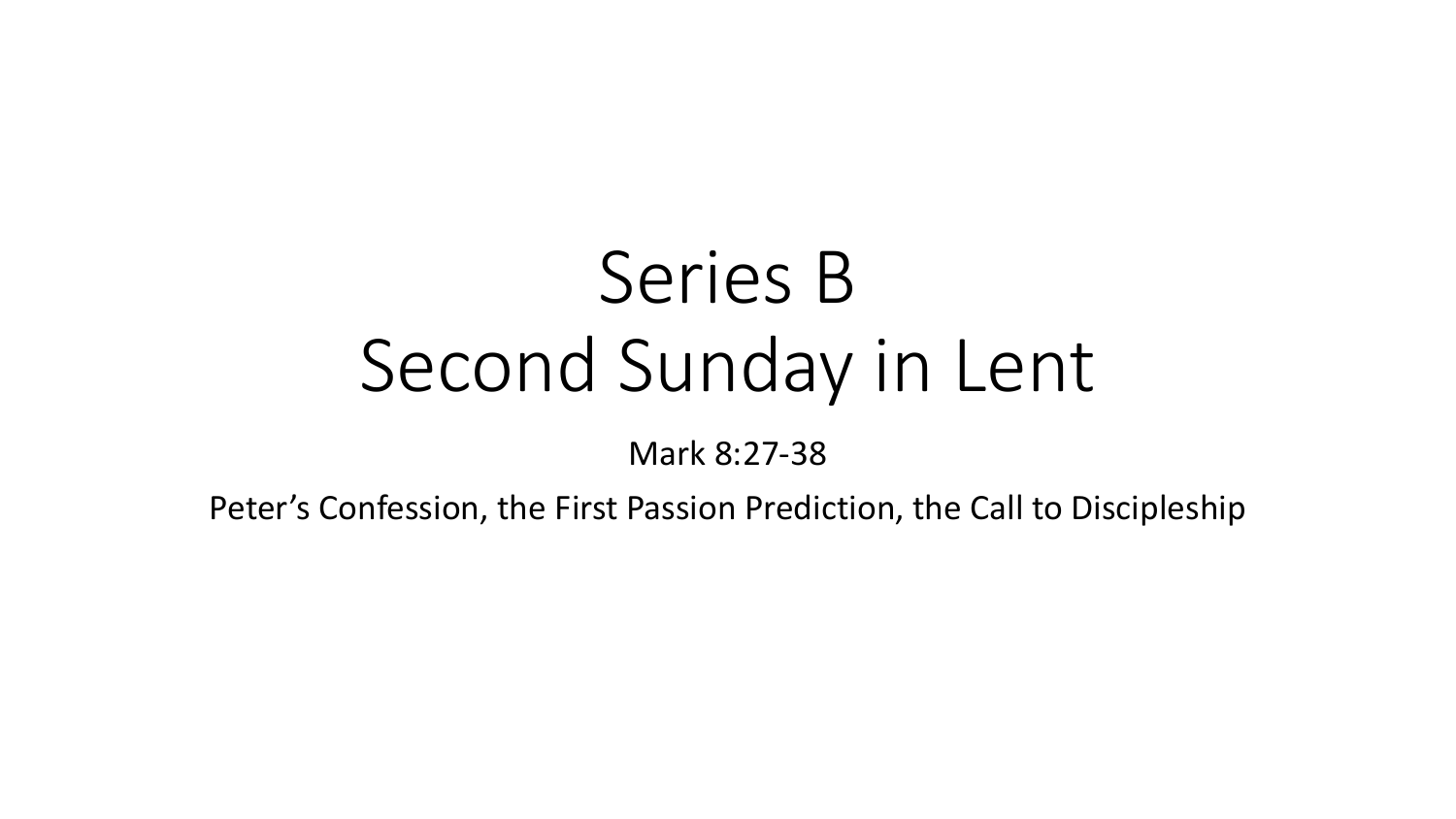### Assignment

- Read through this passage in English; skim through it in Greek if you have time.
- Carefully read in the Greek Mark 8:31-33.
- Study the power point handout.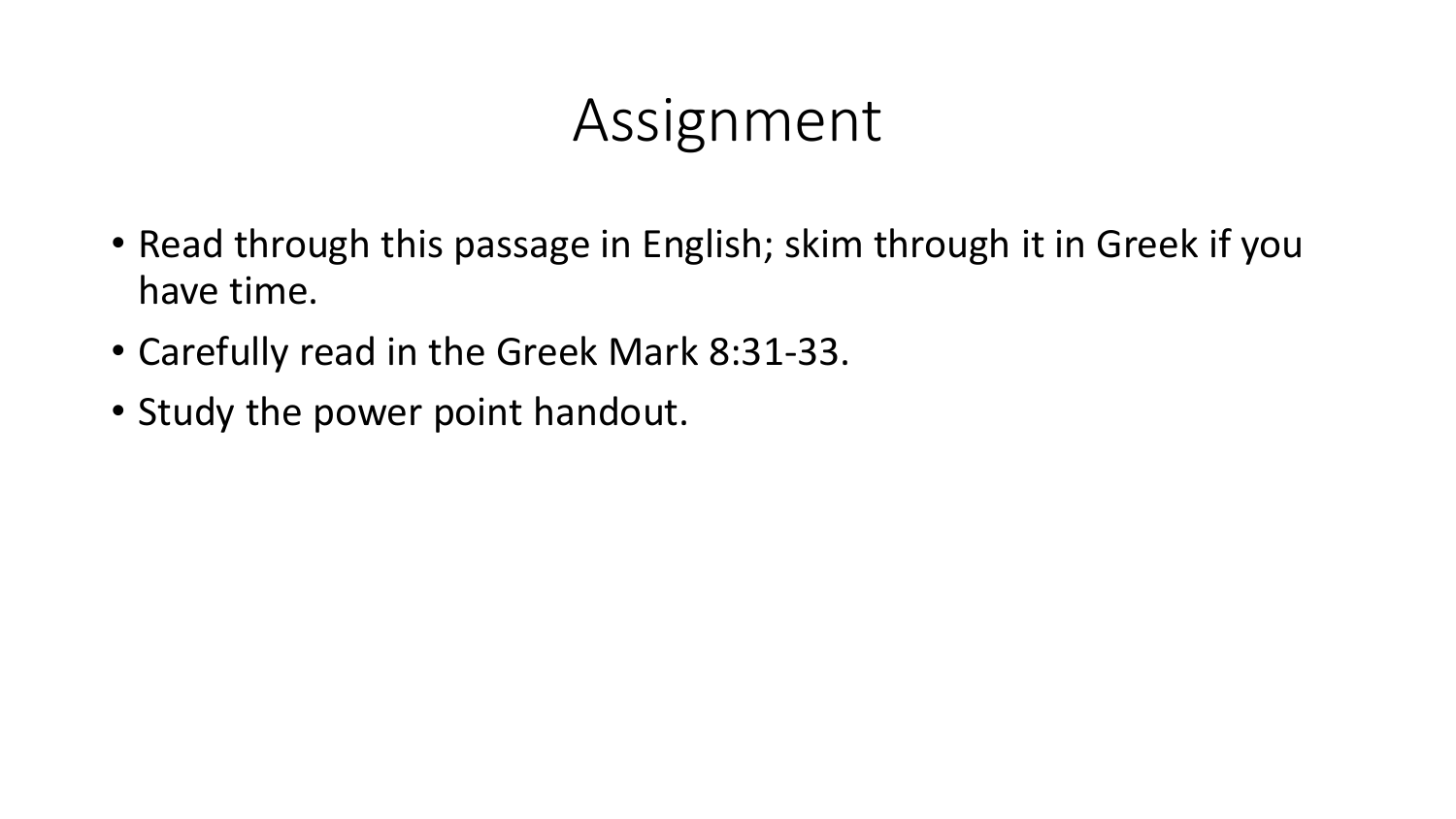# References

- I will use commentary by Dr. James W. Voelz throughout this lab. The bibliography is below:
- Voelz, James W. *Mark 8:27-16:8.* St. Louis: Concordia Publishing House, 2019.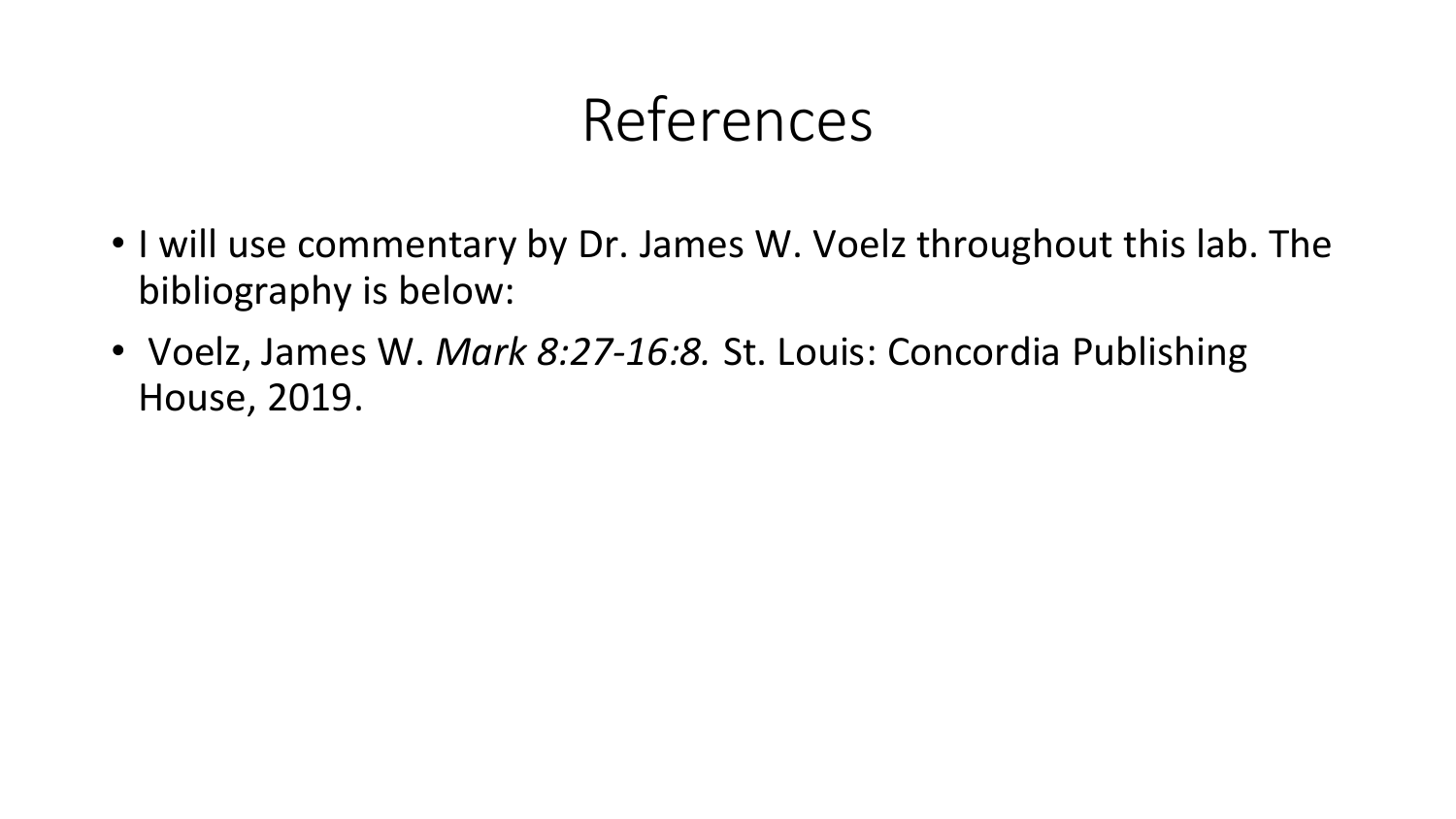### Mark 8:22-10:52

- This section of the narrative includes the three passion/resurrection predictions and Jesus' journey to Jerusalem (where these predictions will be fulfilled).
- The following threefold pattern may be observed with each prediction:
- Jesus predicts His coming suffering, death, *and resurrection*.
- One or more of the disciples then say or do something that indicates that they do not understand.
- Jesus then teaches on what it means to be His disciple with a focus on willingness to suffer for the sake of Jesus and the Gospel/Word and/or the call to serve others as Jesus has served us.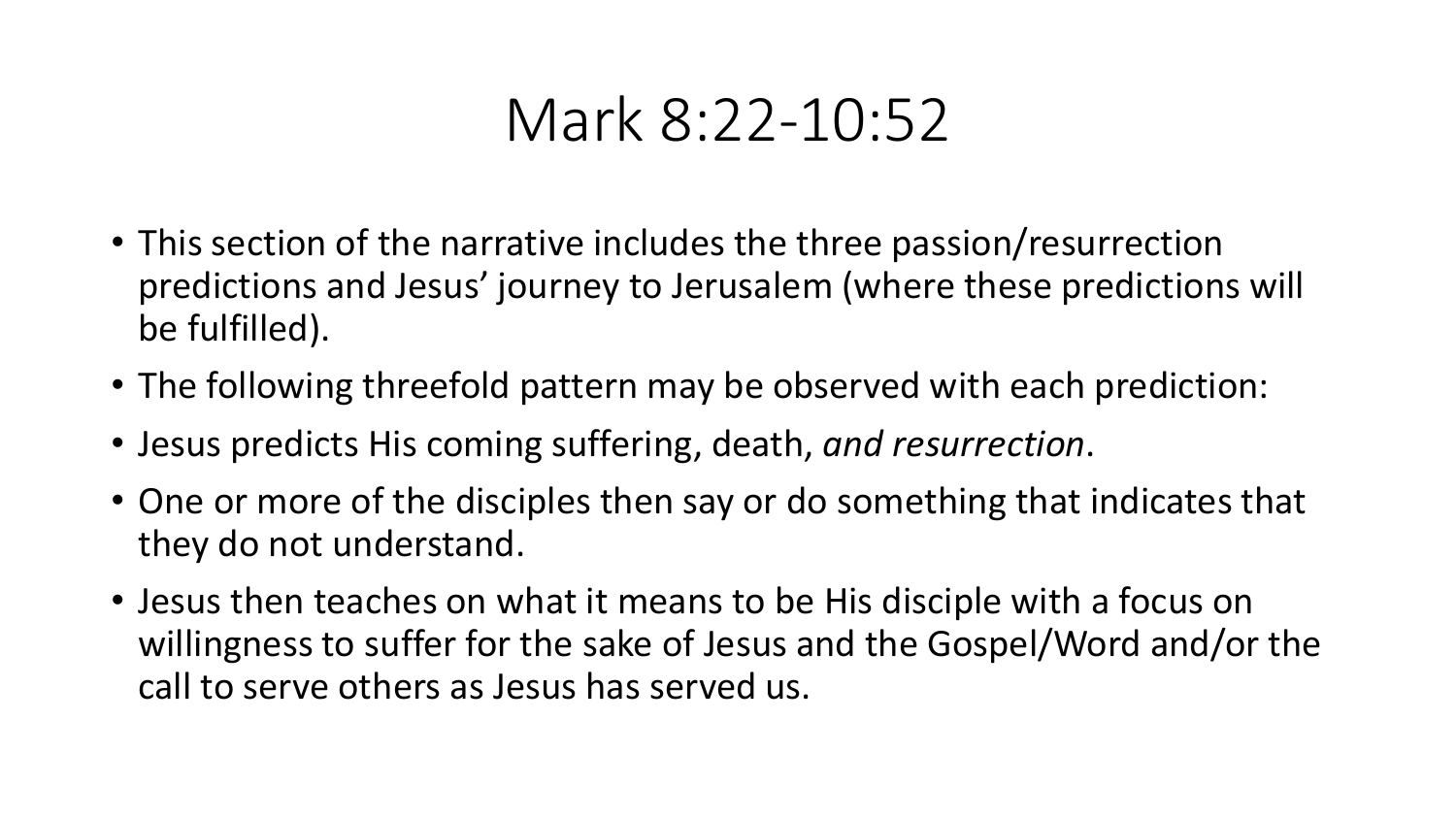# Mark 8:22-10:52

- This entire narrative section is then framed with healings of blind men.
- Mark 8:22-26 is the narrative of Jesus healing the blind man where the man does not see clearly until after Jesus' second attempt.
- Mark 10:46-52 is the narrative of Jesus healing blind Bartimaeus where Bartimaeus shows exemplary faith and, once saved, follows Jesus without being specifically told to do so.
- At this point in the narrative the disciples of Jesus are more like the first blind man after Jesus' first attempt: They see, but not all things clearly.
- Yet the hope is that in the end they will see all things clearly. See 16:7.
- Sight in Mark is a metaphor for faith and understanding: If you see, then you believe in Jesus.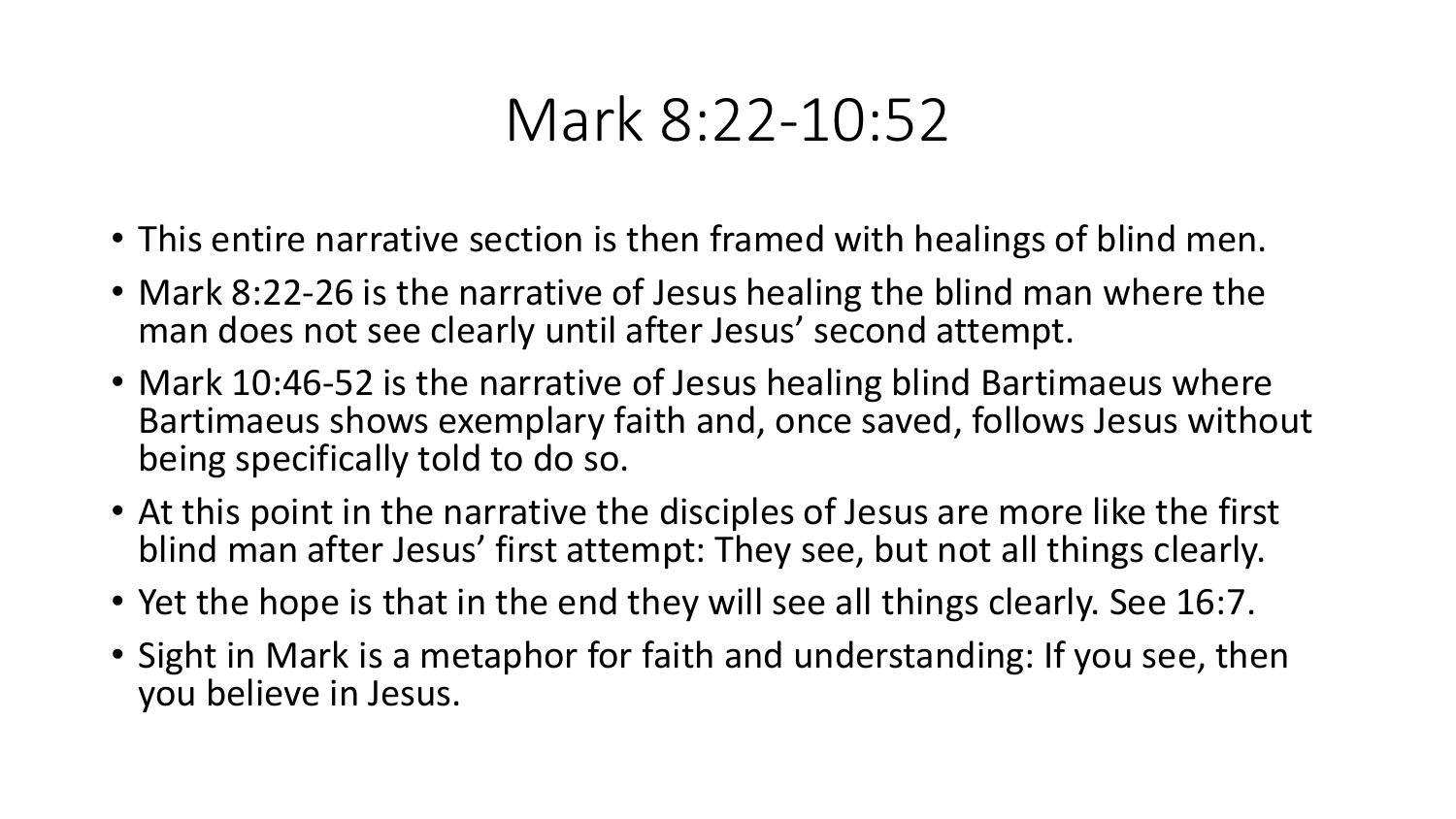#### Mark 8:22-10:52

• Anyway, we should not expect that Peter's confession in Mark's account indicates that Peter really understands what it means that Jesus is the Christ—for in this section of the narrative the disciples show again and again that they do not understand.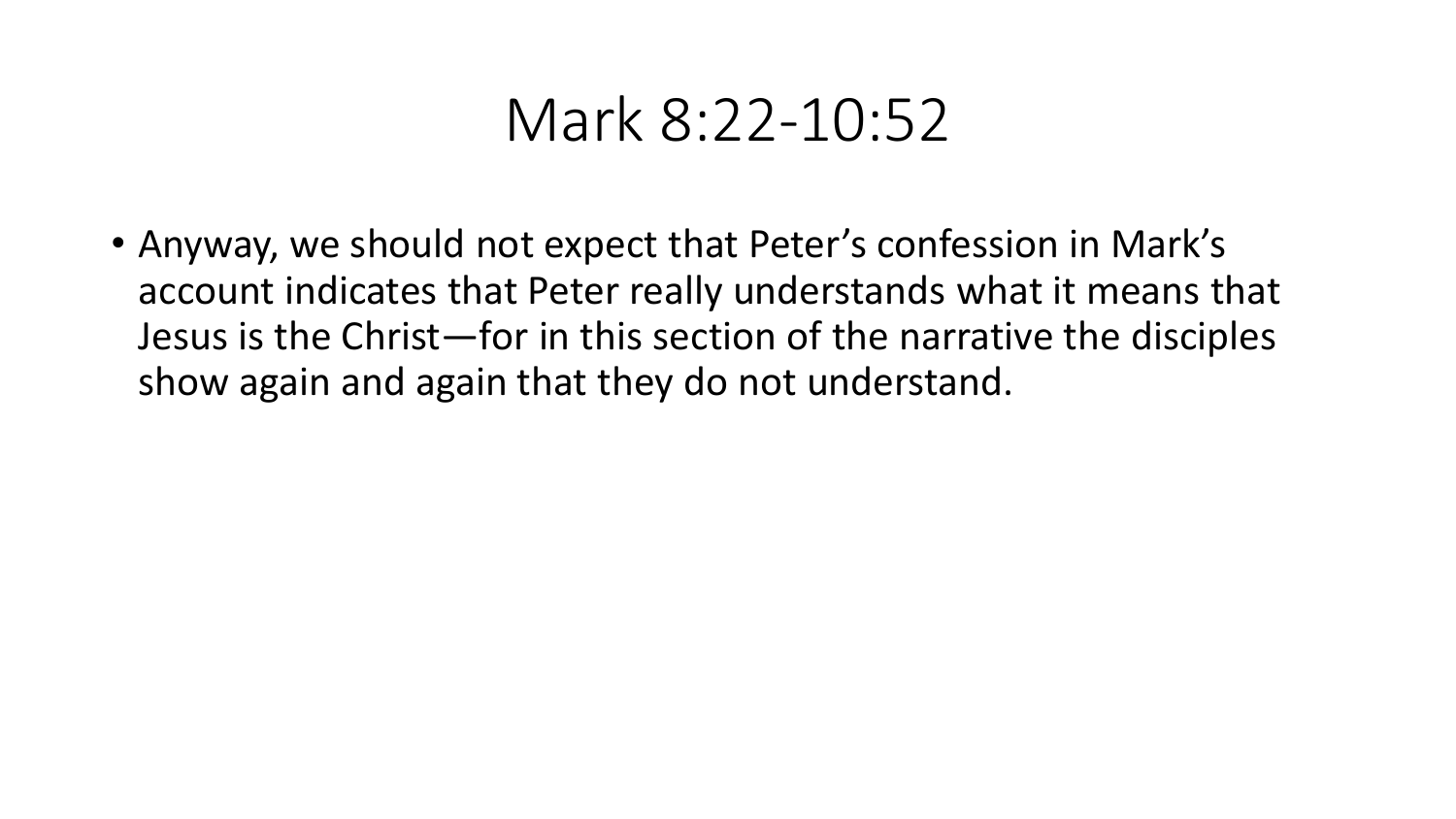# Peter's Confession of Jesus Mark 8:27-30

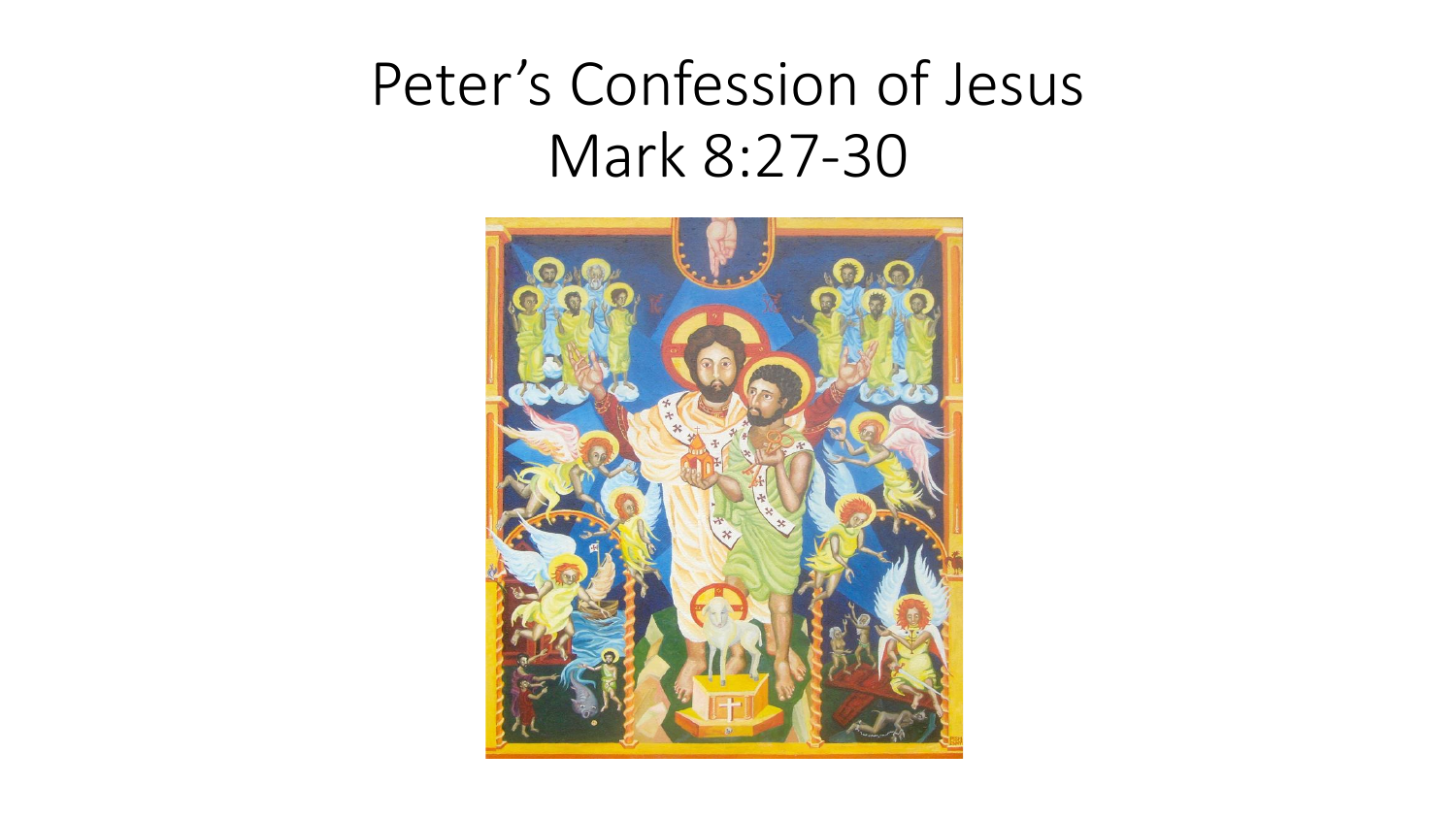- <sup>27</sup> Και έξῆλθεν ὁ Ἰησοῦς καὶ οἱ μαθηταὶ αὐτοῦ εἰς <sup>Γ</sup>τὰς κώμας Καισαρείας⸃ τῆς Φιλίππου· **καὶ** ἐν τῇ ὁδῷ ἐπηρώτα τοὺς μαθητὰς αὐτοῦ λέγων αὐτοῖς· Τίνα με λέγουσιν οἱ ἄνθρωποι εἶναι;
- **Καὶ** as the basic narrative conjunction in Mark's Gospel.
- Verb-subject word order; singular verb w/ plural subject, so Ίησοῦς counts as the main subject.
- έν τῆ ὁδῷ: Word order this prepositional phrase is being emphasized.
- *επηρώτα*: Imperfect indicative verb in narrative.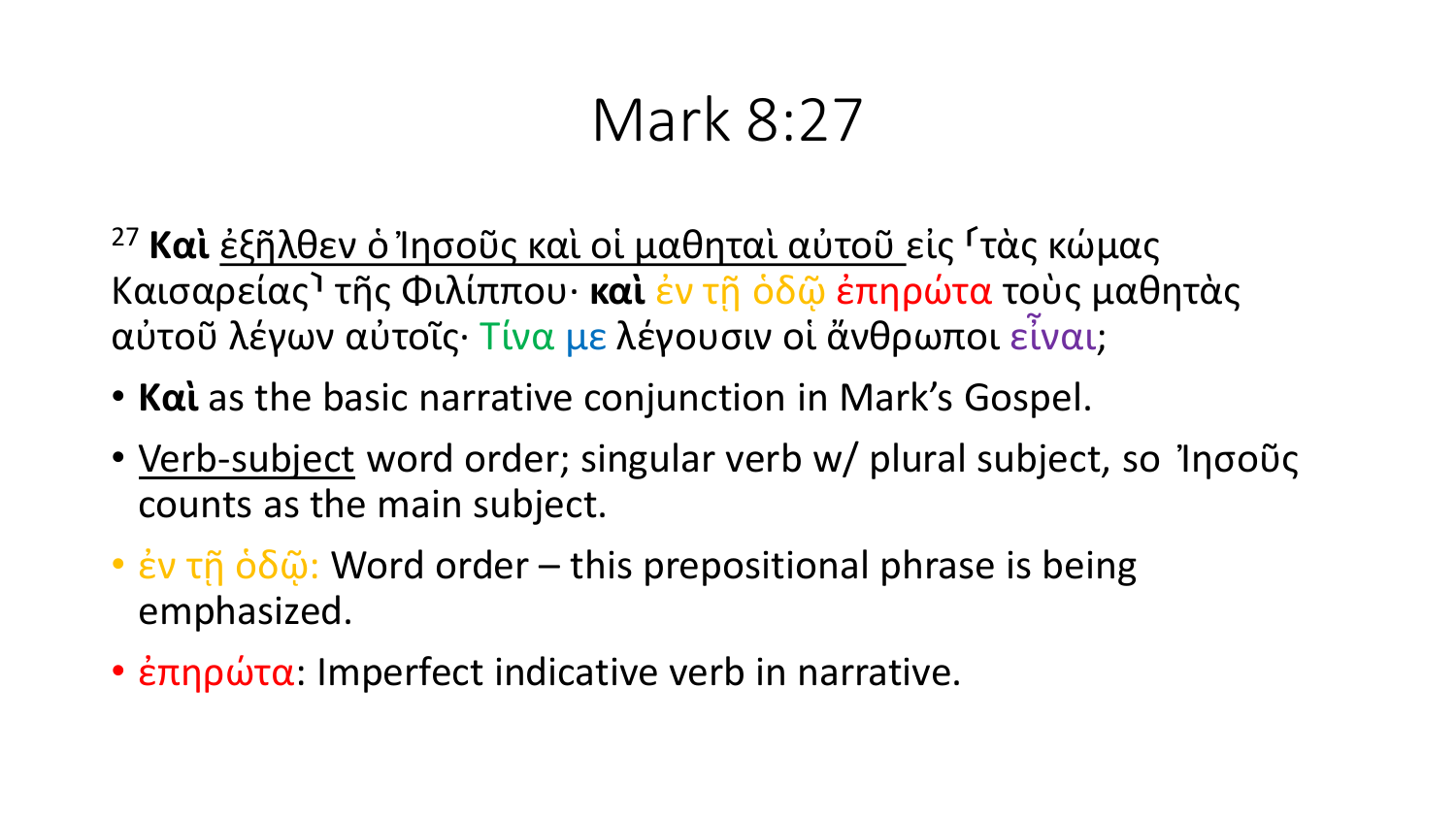<sup>27</sup> Και έξῆλθεν ὁ Ἰησοῦς καὶ οἱ μαθηταὶ αὐτοῦ εἰς <sup>Γ</sup>τὰς κώμας Καισαρείας⸃ τῆς Φιλίππου· **καὶ** ἐν τῇ ὁδῷ ἐπηρώτα τοὺς μαθητὰς αὐτοῦ λέγων αὐτοῖς· Τίνα με λέγουσιν οἱ ἄνθρωποι εἶναι;

- Τίνα: Interrogative pronoun.
- $\mu \varepsilon$ : Accusative subject of infinitive (εἶναι); placed earlier in sentence for emphasis.
- εἶναι: Infinitive is part of indirect discourse. Voelz notes that this is a Hellenistic usage and fits the Hellenistic setting for this question.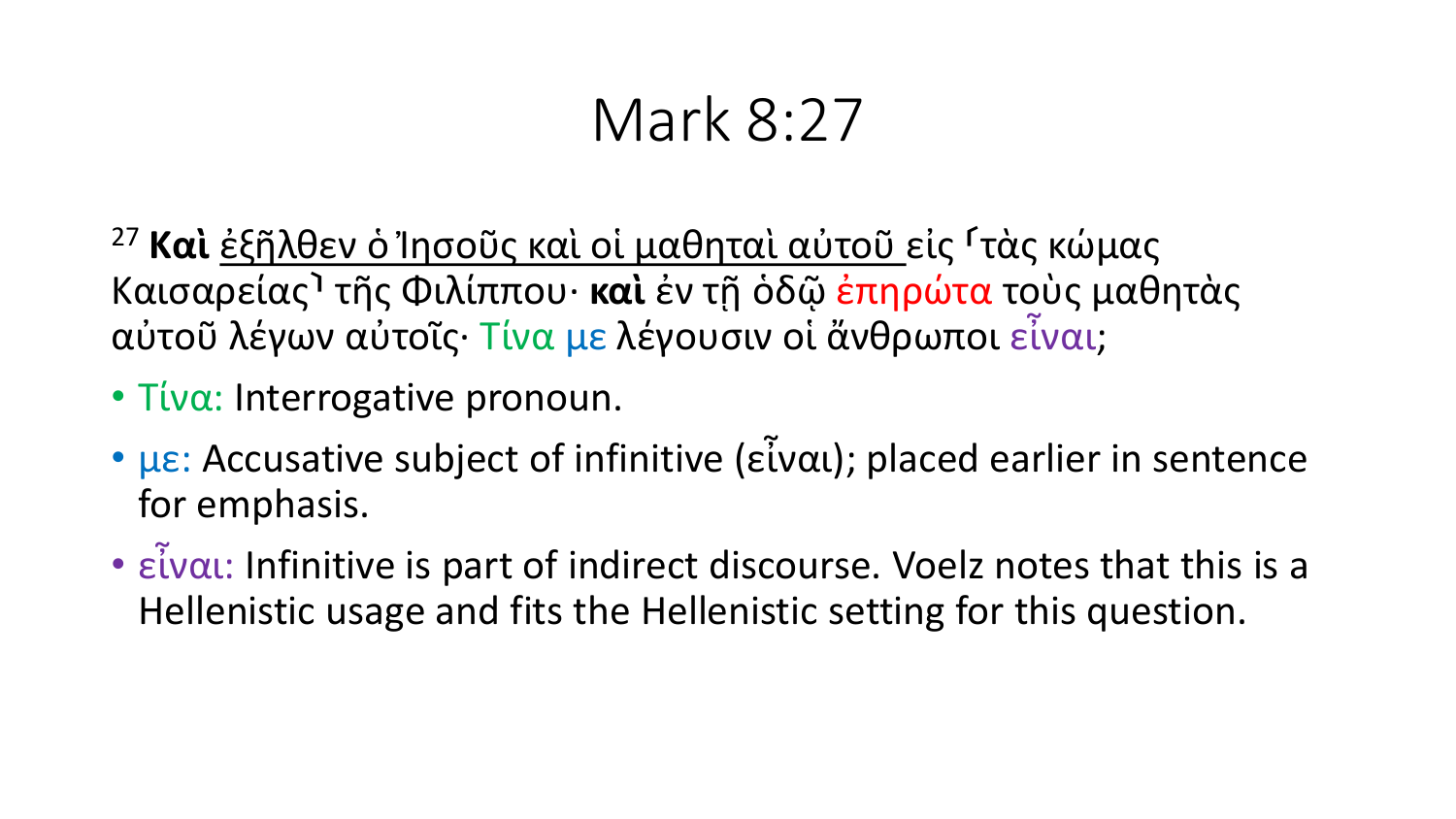# Καισαρείας⸃ τῆς Φιλίππου

- Is the setting important? Does it matter that Jesus asks about His identity while near Caesarea Philippi?
- Herod had built at temple here for Caesar Augustus and where Augustus was still worshipped as god in this time.
- So does the question of Jesus' identity as Messiah (and Son of God) mean that Jesus Lordship vies with that of the Roman Emperor?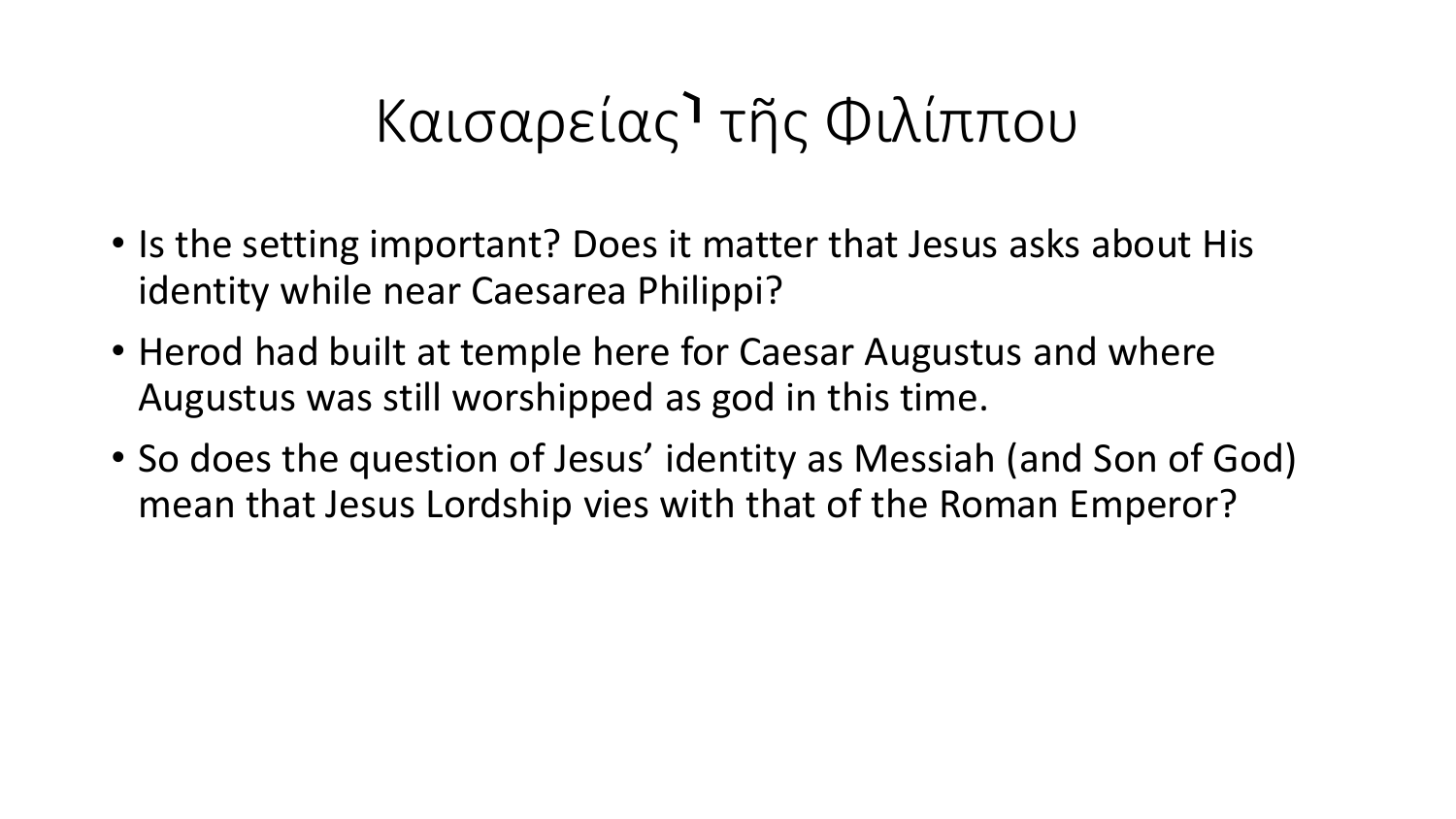<sup>28</sup> οί δε <sup>Γ</sup> εἶπαν αὐτῷ λέγοντες<sup>ι Γ</sup>[ὅτι] Ἰωάννην τὸν βαπτιστήν, καὶ ἄλλοι Ἠλίαν,\* ἄλλοι δὲ ὅτι εἷς τῶν προφητῶν.

- $o$   $\delta \dot{\epsilon}$ : Change of subject; the disciples are now the subject.
- εἶπαν: Note strong aorist verb with weak aorist connecting vowel.
- λέγοντες: Redundant participle.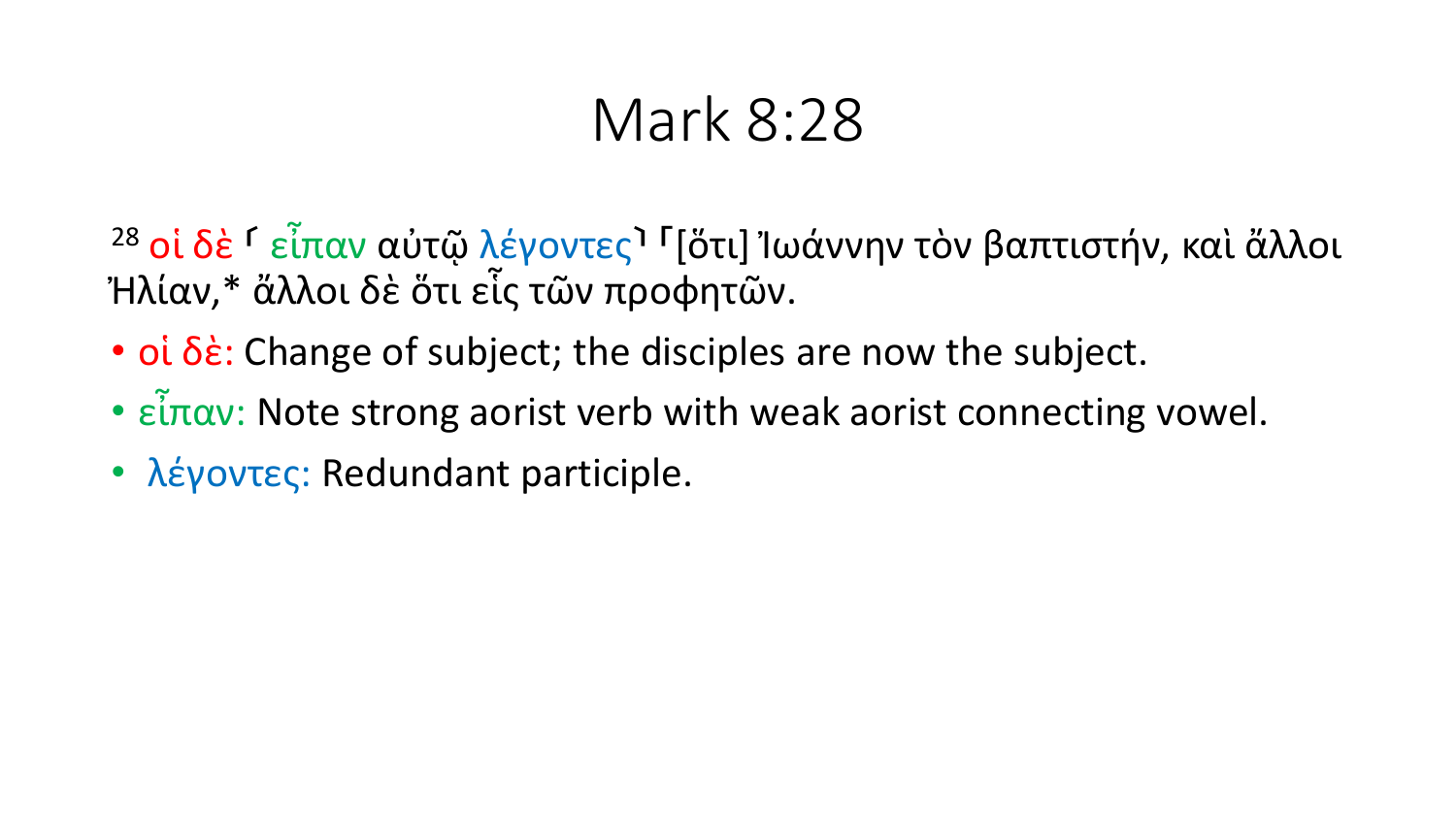<sup>28</sup> οἱ δὲ <sup>Γ</sup> εἶπαν αὐτῷ λέγοντες<sup>ι Γ</sup>[ὅτι] Ἰωάννην τὸν βαπτιστήν, καὶ ἄλλοι Ἠλίαν,\* ἄλλοι δὲ ὅτι εἷς τῶν προφητῶν.

- <u>ὅτι</u>: Introduces direct discourse (not indirect discourse).
- ότι: Note that it is in single brackets. ότι is read in the original hand of Aleph, B, and the original hand of C (though in this manuscript it is not clear) while most manuscripts do not read it.
- <u>ὅτι:</u> Introduces indirect discourse.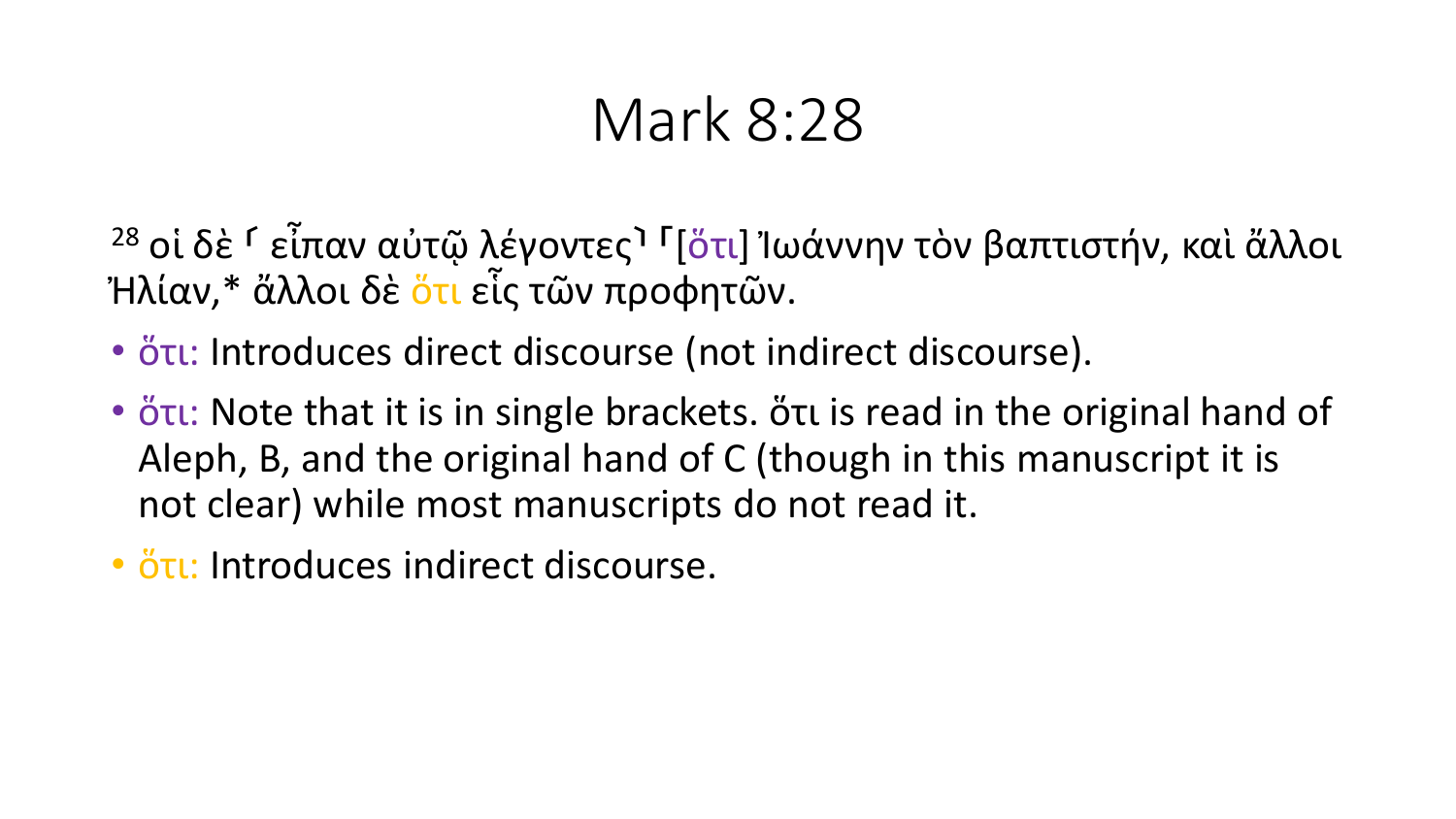<sup>28</sup> οἱ δὲ <sup>r</sup> εἶπαν αὐτῷ λέγοντες<sup>η Γ</sup>[ὅτι] <u>Ἰωάννην τὸν βαπτιστήν</u>, καὶ ἄλλοι Ήλίαν,\* ἄλλοι δὲ ὅτι εἶς τῶν προφητῶν.

- The underlined words are assumed to be the subject of the infinitive εἶναι from 8:27.
- εἶς is nominative because it is assumed to be the subject of an indicative form of εἰμι in the ὅτι-clause.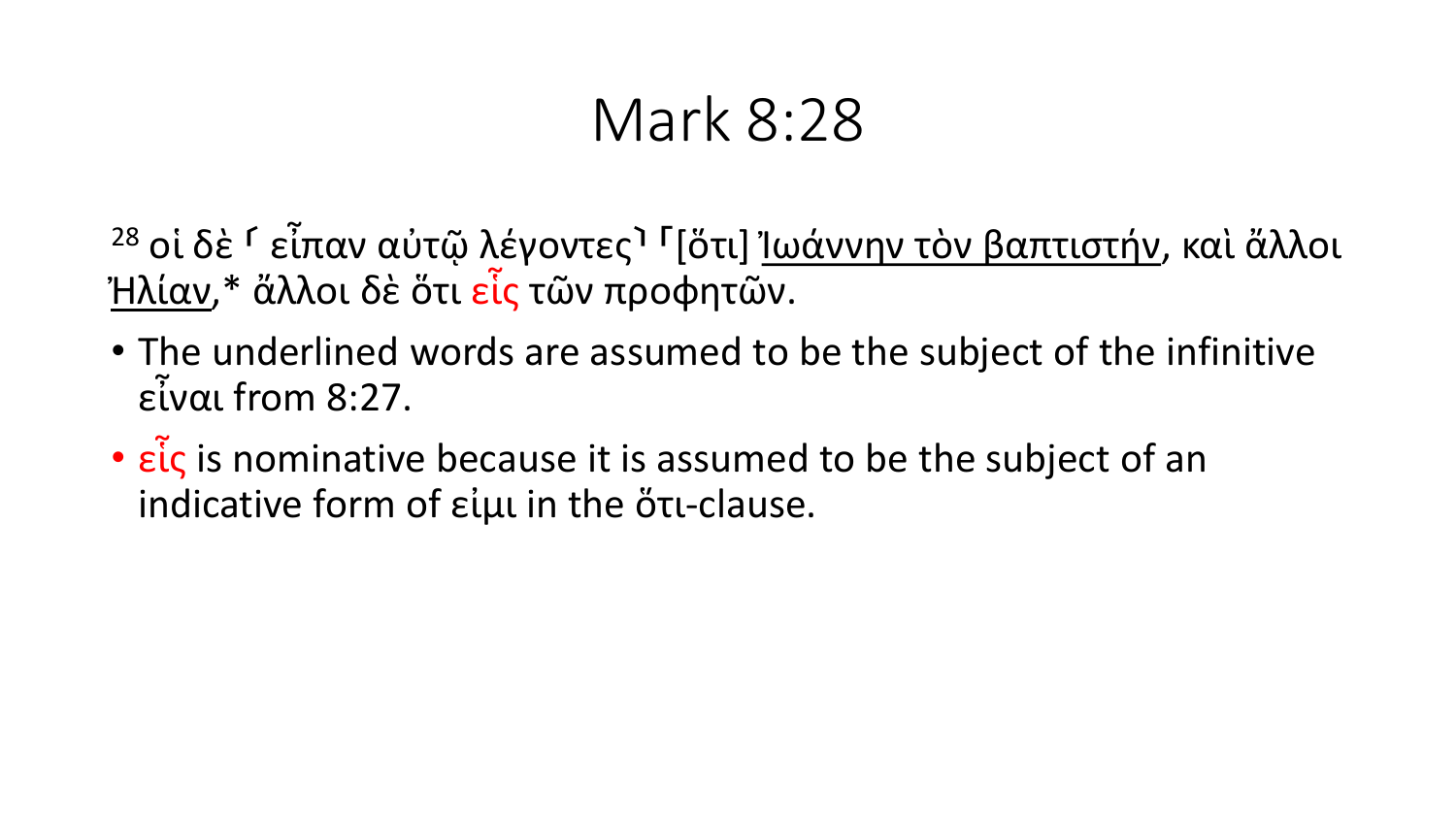<sup>28</sup> οἱ δὲ <sup>r</sup> εἶπαν αὐτῷ λέγοντες<sup>ι Γ</sup>[ὅτι] Ἰωάννην τὸν βαπτιστήν, καὶ ἄλλοι<br>Ήλίαν,\* ἄλλοι δὲ ὅτι εἶς τῶν προφητῶν.

- Dr. James W. Voelz notes the following pattern in this list of three
- "'John the Baptist'": Asyndeton; no express subject; direct discourse (the disciples are directly quoting "men"); accusative case.
- "and others 'Elijah'": καὶ as conjunction; subject present; direct discourse (again, the disciples are directly quoting "men"); accusative case.
- "and/but others that *you are* one of the prophets": δὲ as conjunction; subject; shift from direct discourse to indirect discourse.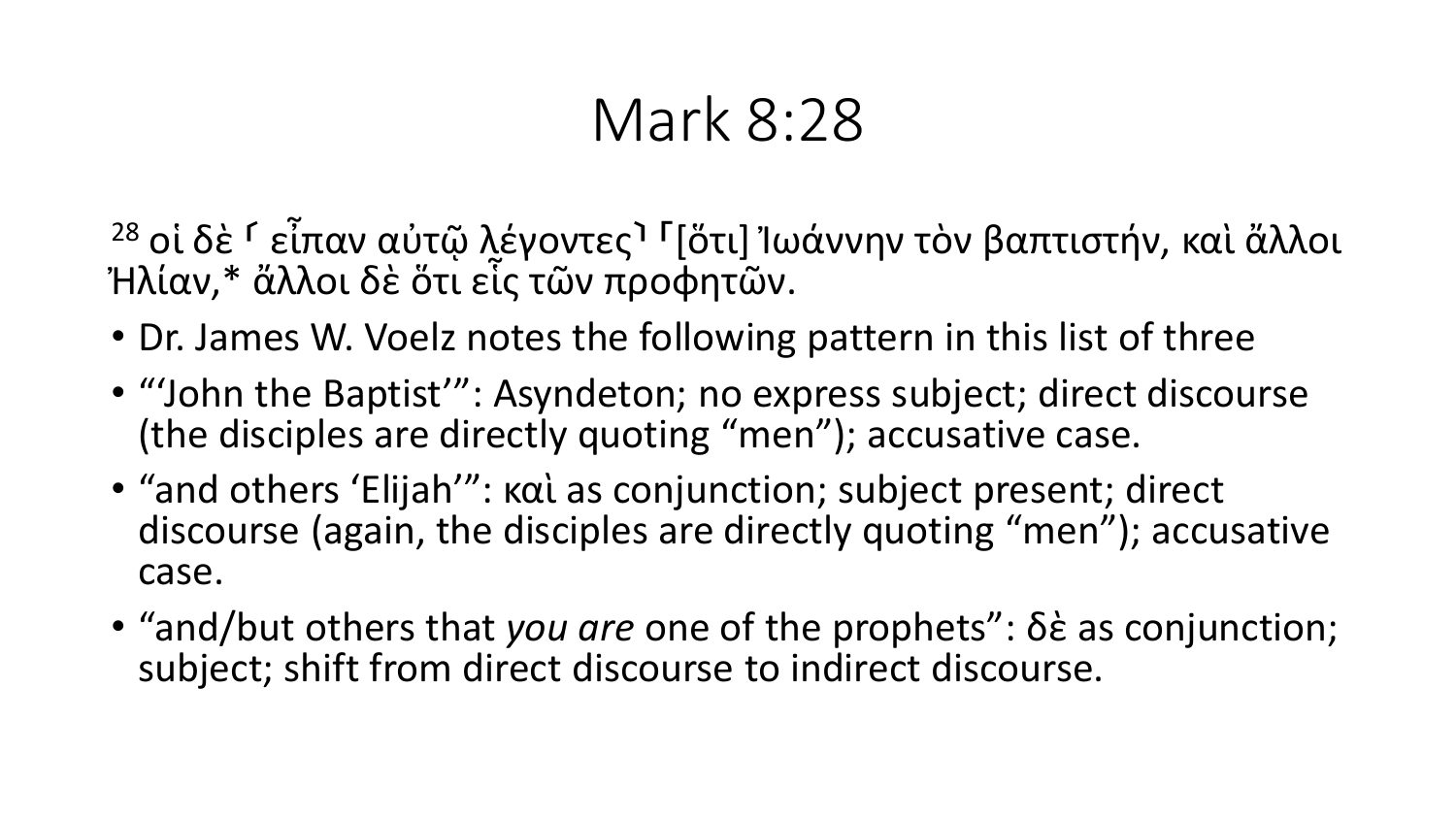- These answers, of course, are insufficient.
- We know from the author/narrator in 1:1 that Jesus is the Christ, the Son of God.
- We know from the Father in 1:11 that Jesus is the Son of God.
- We know from an unclean spirit in 1:24 that Jesus if the Holy One of God.
- We know from other unclean spirits in 3:11 and 5:7 that Jesus is the Son of God.
- The acknowledgement of the people in Mark 7:37 ("He has done all things well") was also insufficient.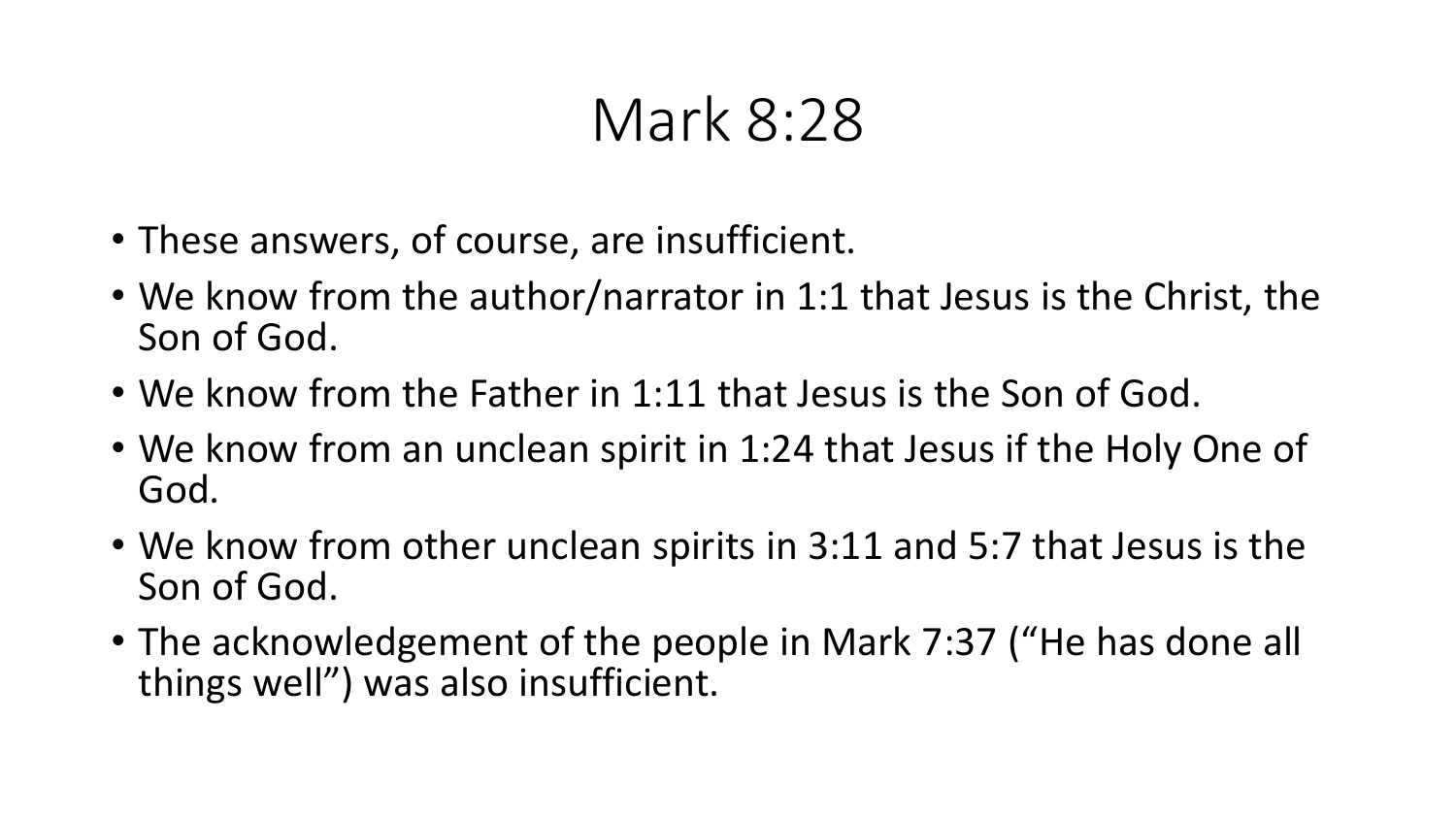- <sup>29</sup> **καὶ** αὐτὸς ἐπηρώτα αὐτούς· Ὑμεῖς δὲ τίνα με λέγετε εἶναι; <sup>Γ</sup>άποκριθεὶς ὁ Πέτρος λέγει αὐτῷ· Σὺ εἶ <u>ὁ Χριστός</u>Τ.
- **καὶ** as the basic narrative conjunction in Mark's Gospel.
- αὐτὸς, Υμεῖς, Σὺ: Nominative/redundant forms of independent personal pronoun used for emphasis.
- *επηρώτα:* Imperfect indicative verb used in narrative.
- $\cdot$  δε used as conjunction rather than καί indicates important shift/move in narrative. See Voelz, 608.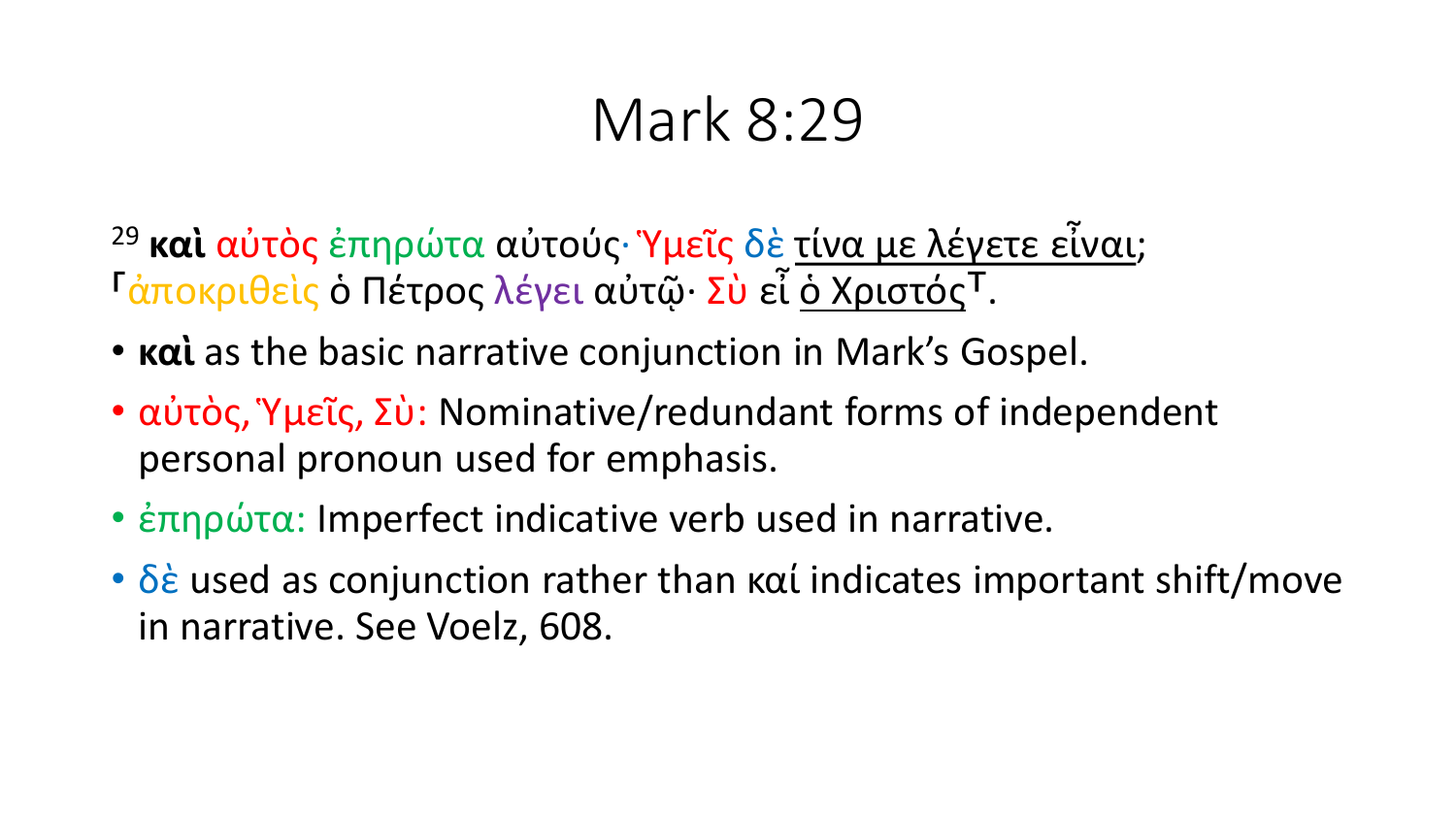<sup>29</sup> καὶ αὐτὸς ἐπηρώτα αὐτούς· Ύμεῖς δὲ τίνα με λέγετε εἶναι; Γάποκριθείς ο Πέτρος λέγει αὐτῷ· Σὺ εἶ ο Χριστός<sup>Τ</sup>.

- αποκριθείς: Redundant pronoun.
- λέγει: Historic present.
- **ο Χριστός:** Predicate nominative with the linking verb.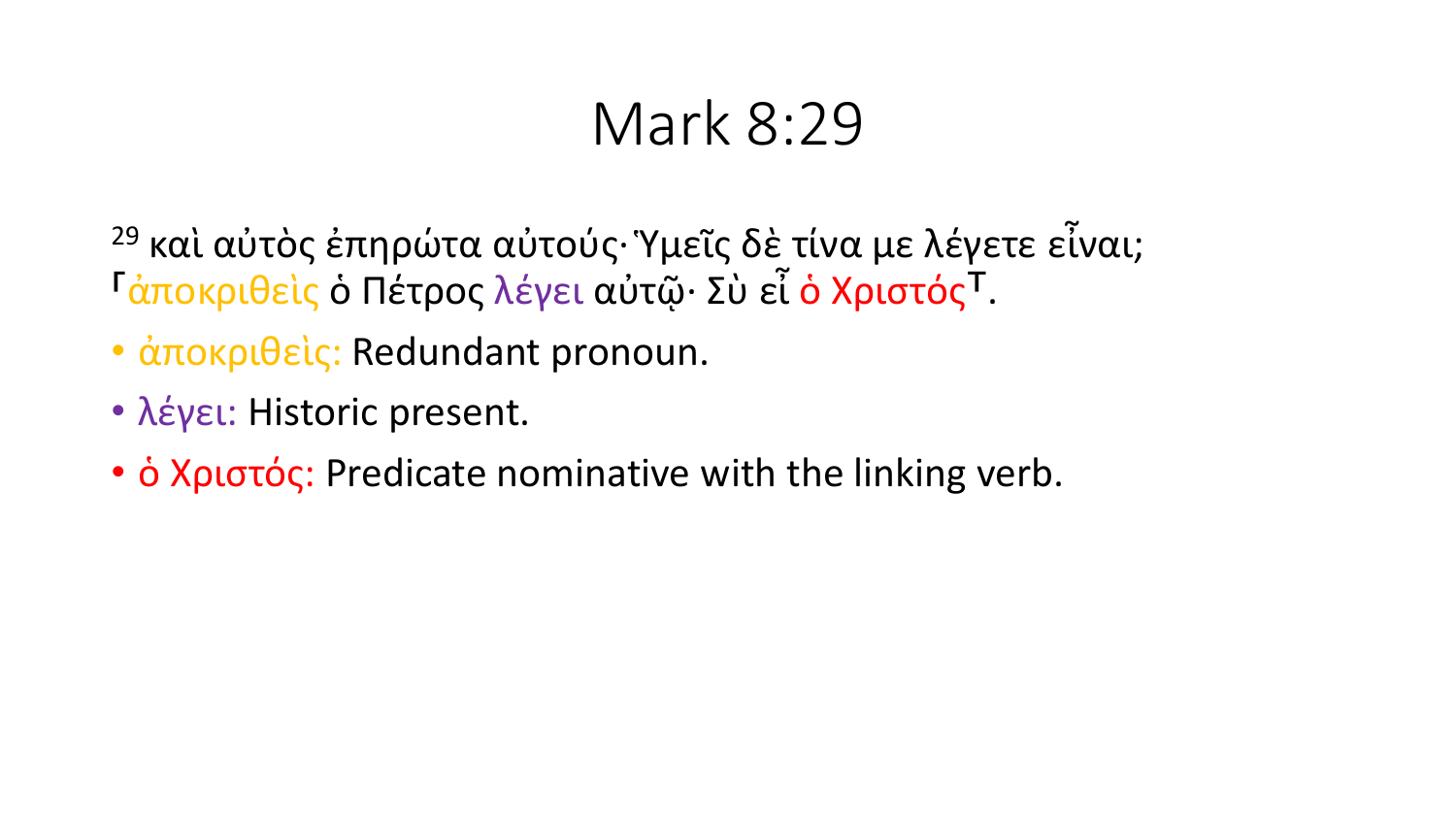- Is Peter's answer sufficient? Option 1:
- Yes, Peter correctly identifies Jesus as the Messiah. He may not fully understand Jesus' identity and ministry, but he got this right. See 1:1.
- This confession marks the midpoint in the narrative of Mark's Gospel. The first half of Mark's Gospel is about Jesus proving that He is the Messiah and the second half proving He is the Son of God.
- See the overviews of this Gospel provided in the commentaries of Francis Maloney and R. C. H. Lenski.
- Why does Jesus command silence in 8:30? Because the people of Israel will misunderstand what it means that Jesus is the Messiah.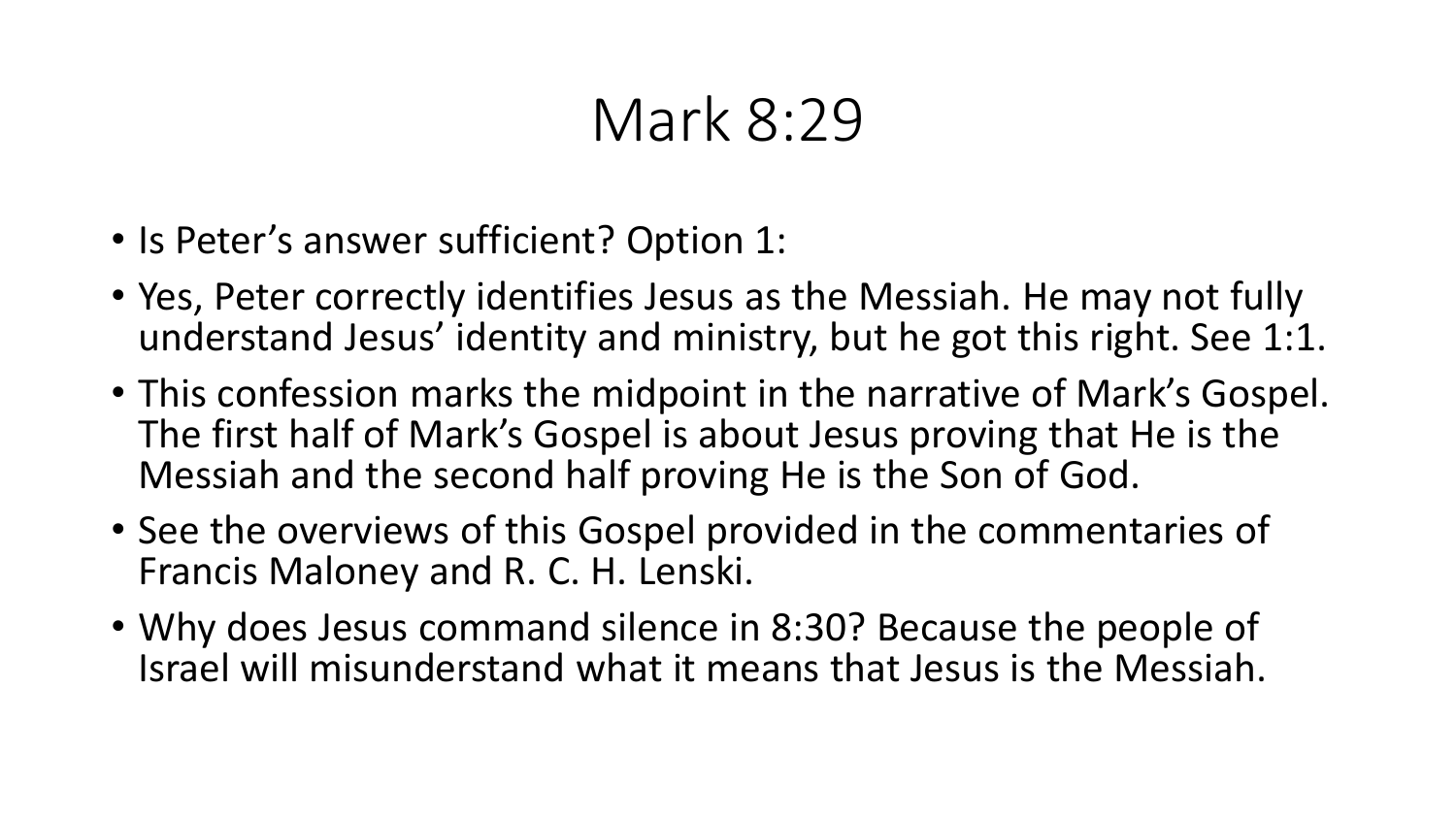- Is Peter's answer sufficient? Option 2:
- Yes, for the titles "Christ/Messiah" and "Son of God" are roughly synonymous.
- By confessing that Jesus is the Christ, Peter also confesses that He is the Son of God.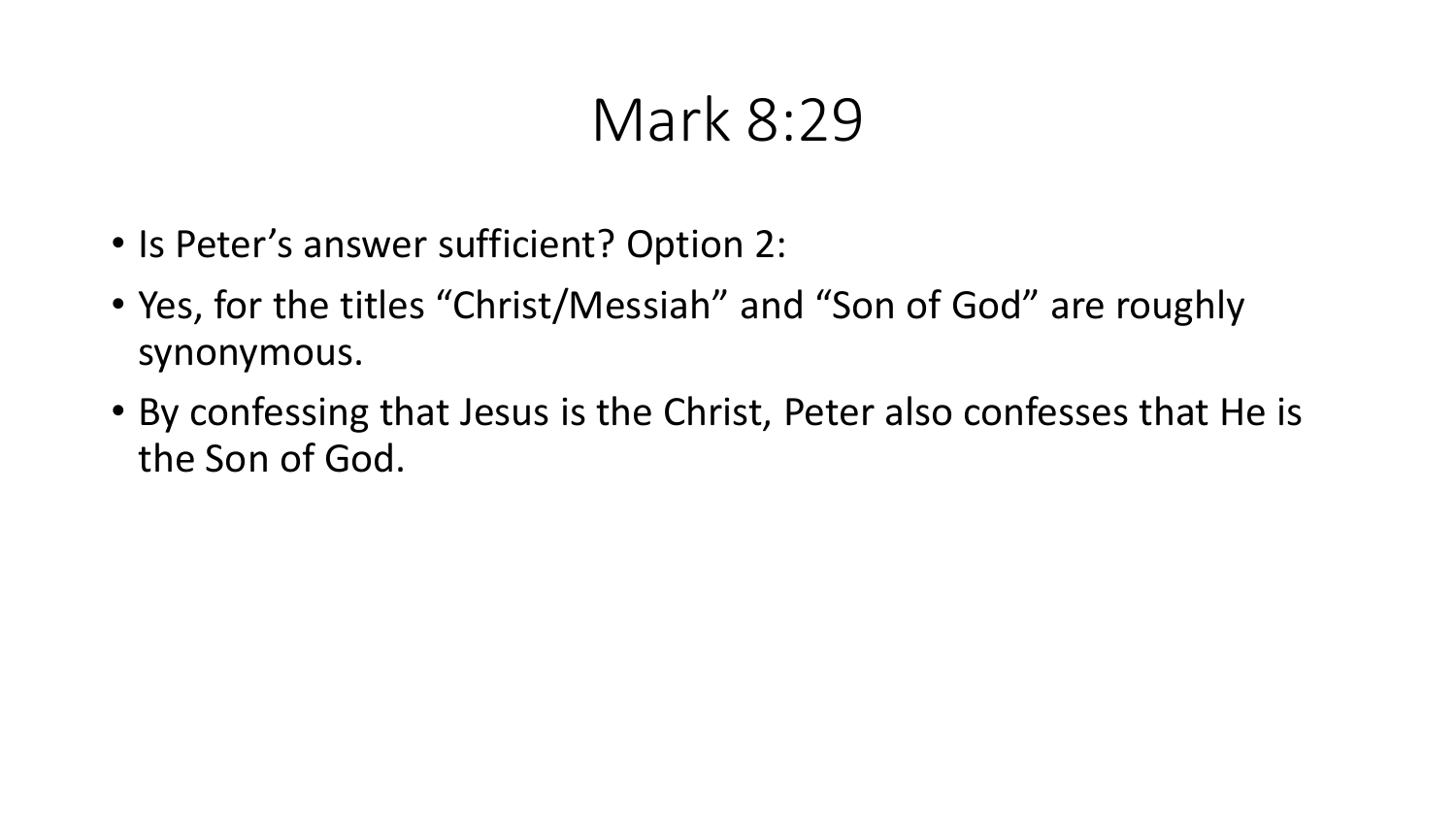- Is Peter's answer sufficient? Option 3:
- No, Peter's answer is not sufficient. He should also identify Jesus as the Son of God, but he does not.
- Peter and the others thus resemble the blind man of Mark 8:22-26 after the first attempt to heal him. They see partially or "halfway." They do not yet see all things clearly. But there is hope that they will see Jesus fully at the end of the narrative. See 16:7.
- Jesus commands them to silence because the disciples themselves do not yet understand His identity and mission.
- The only human character who will confess Jesus to be the Son of God is the centurion at the cross after Jesus has died and "spirited out." See 15:37-39.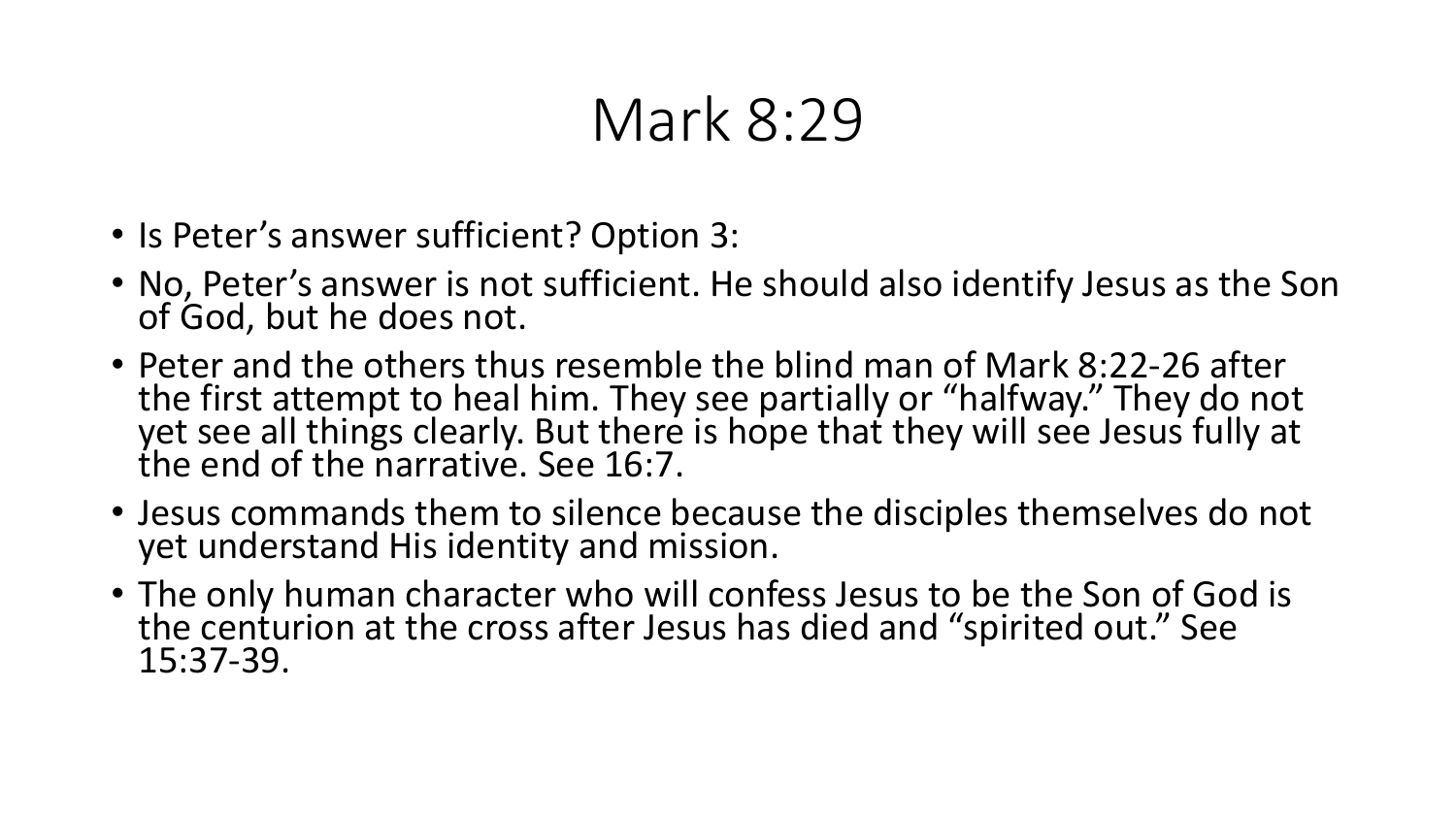- <sup>30</sup> **καὶ** ἐπετίμησεν αὐτοῖς ἵνα μηδενὶ λέγωσιν περὶ αὐτοῦ.
- **καὶ** as the basic narrative conjunction in Mark's Gospel.
- ἐπετίμησεν from ἐπιτιμάω.
- ἵνα. . .λέγωσιν: ἵνα-clause conveys direct object of ἐπετίμησεν.
- μηδενί: Word order indirect object is being emphasized.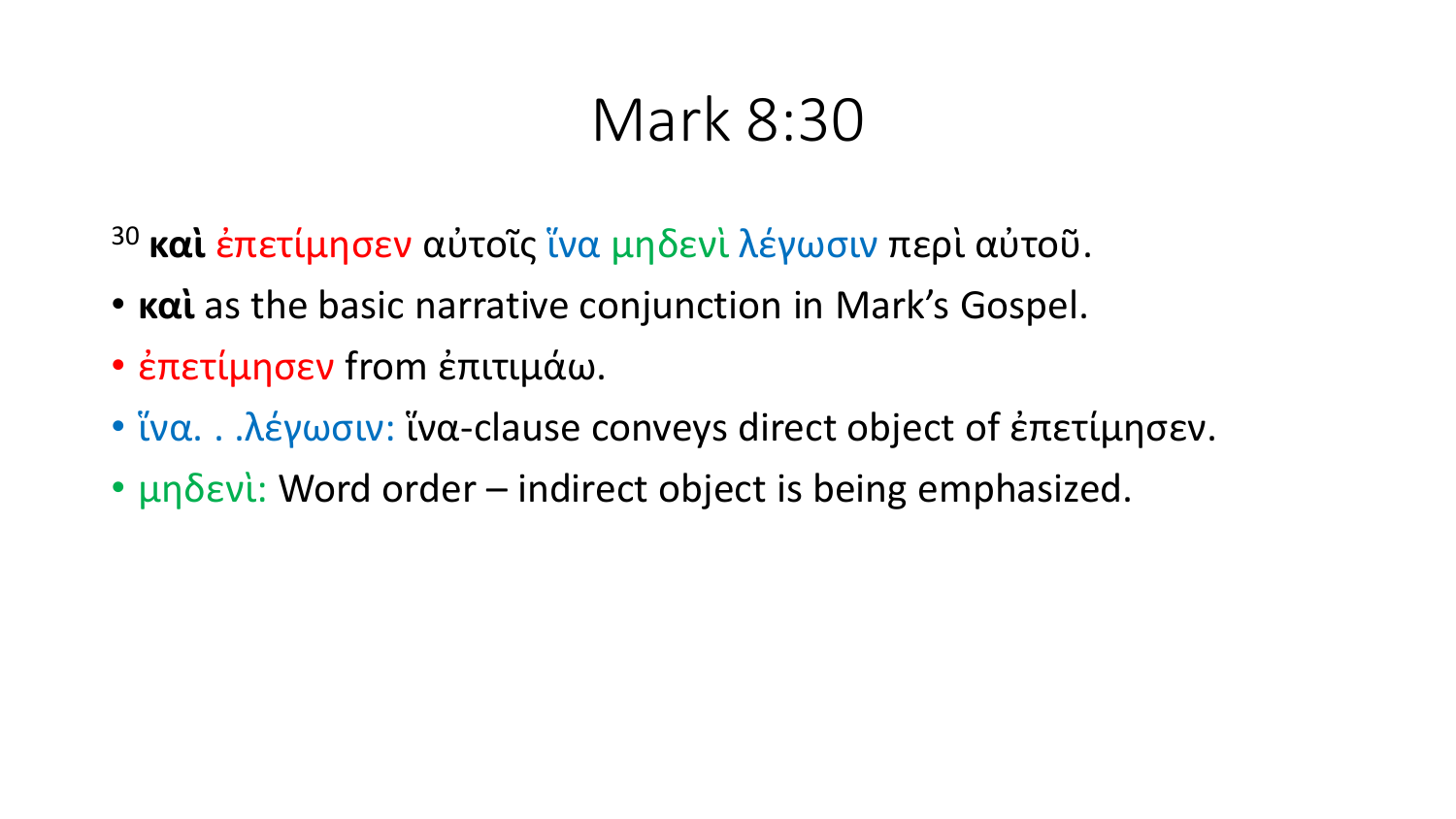# Activity

• Using Logos, study the definition of the verb ἐπιτιμάω in BDAG.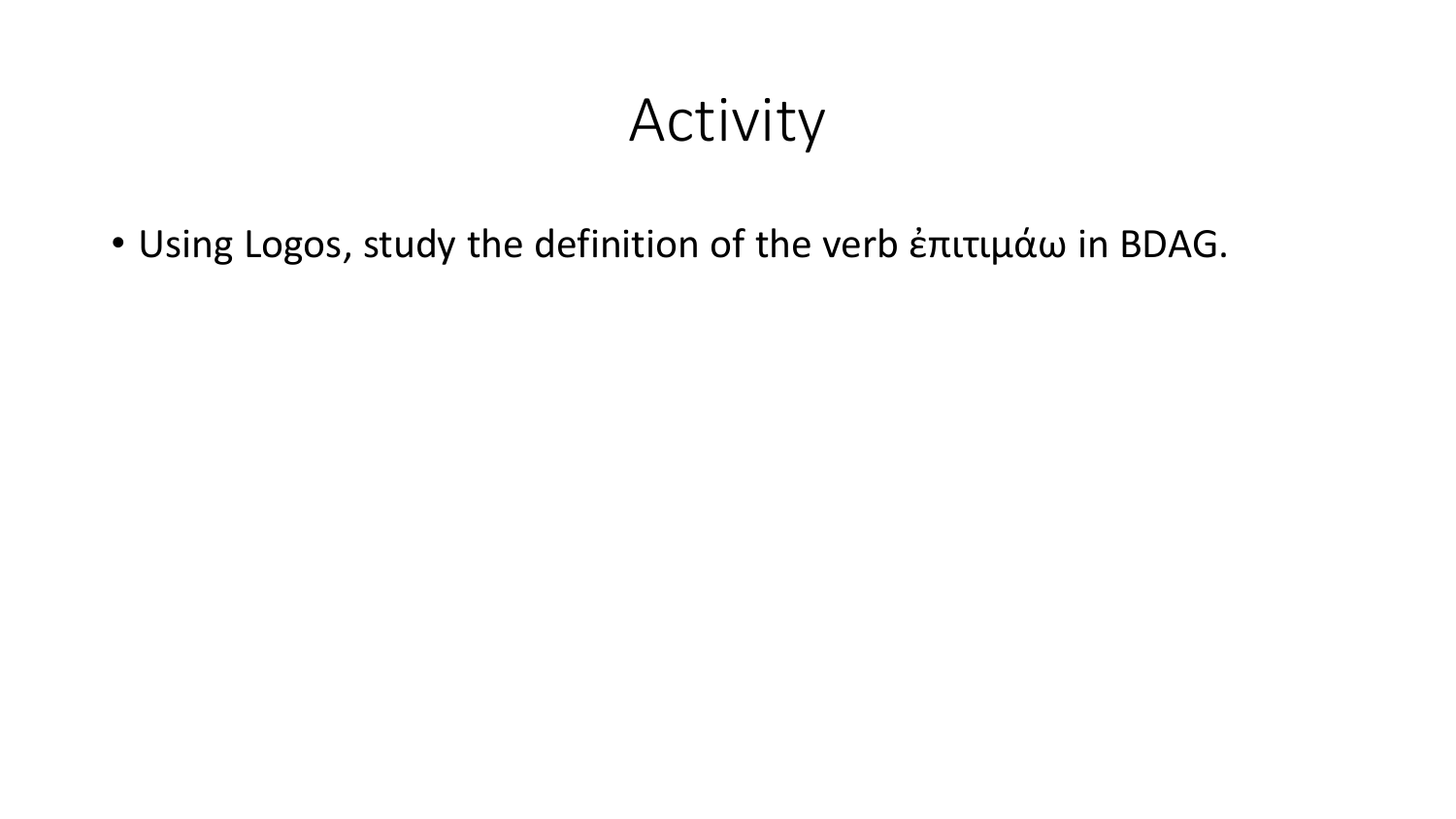# The First Passion Prediction: Mark 8:31-33

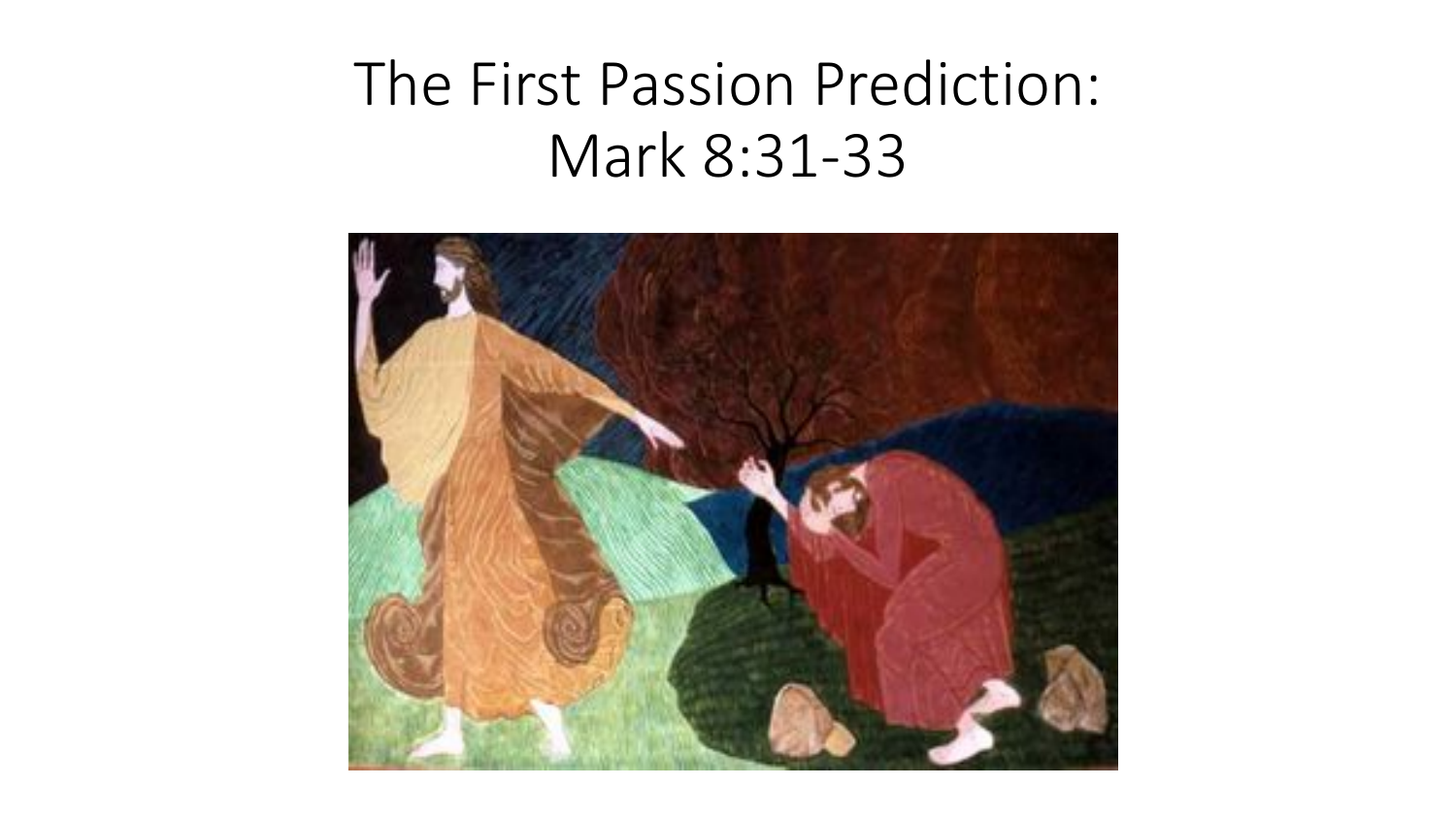- <sup>31</sup> **Καὶ** ἤρξατο διδάσκειν αὐτοὺς ὅτι δεῖ τὸν υἱὸν τοῦ ἀνθρώπου πολλὰ παθεῖν καὶ ἀποδοκιμασθῆναι ὑπὸ τῶν πρεσβυτέρων καὶ τῶν ἀρχιερέων καὶ τῶν γραμματέων καὶ ἀποκτανθῆναι καὶ μετὰ τρεῖς ἡμέρας ἀναστῆναι· <sup>32a</sup> και παρρησία τον λόγον έλάλει.
- **καὶ** as the basic narrative conjunction in Mark's Gospel**.**
- διδάσκειν: Infinitive is direct object of ἤρξατο. Άρχομαι usually takes a present infinitive as its object.
- $\delta \epsilon \tilde{\iota}$  + infinitives: The four infinitives are the subject of the impersonal verb δεῖ - "The Son of Man to suffer. . .to be rejected. . .to be killed. . .to rise. . .is necessary."
- τὸν υἱὸν: Accusative subject of the infinitives.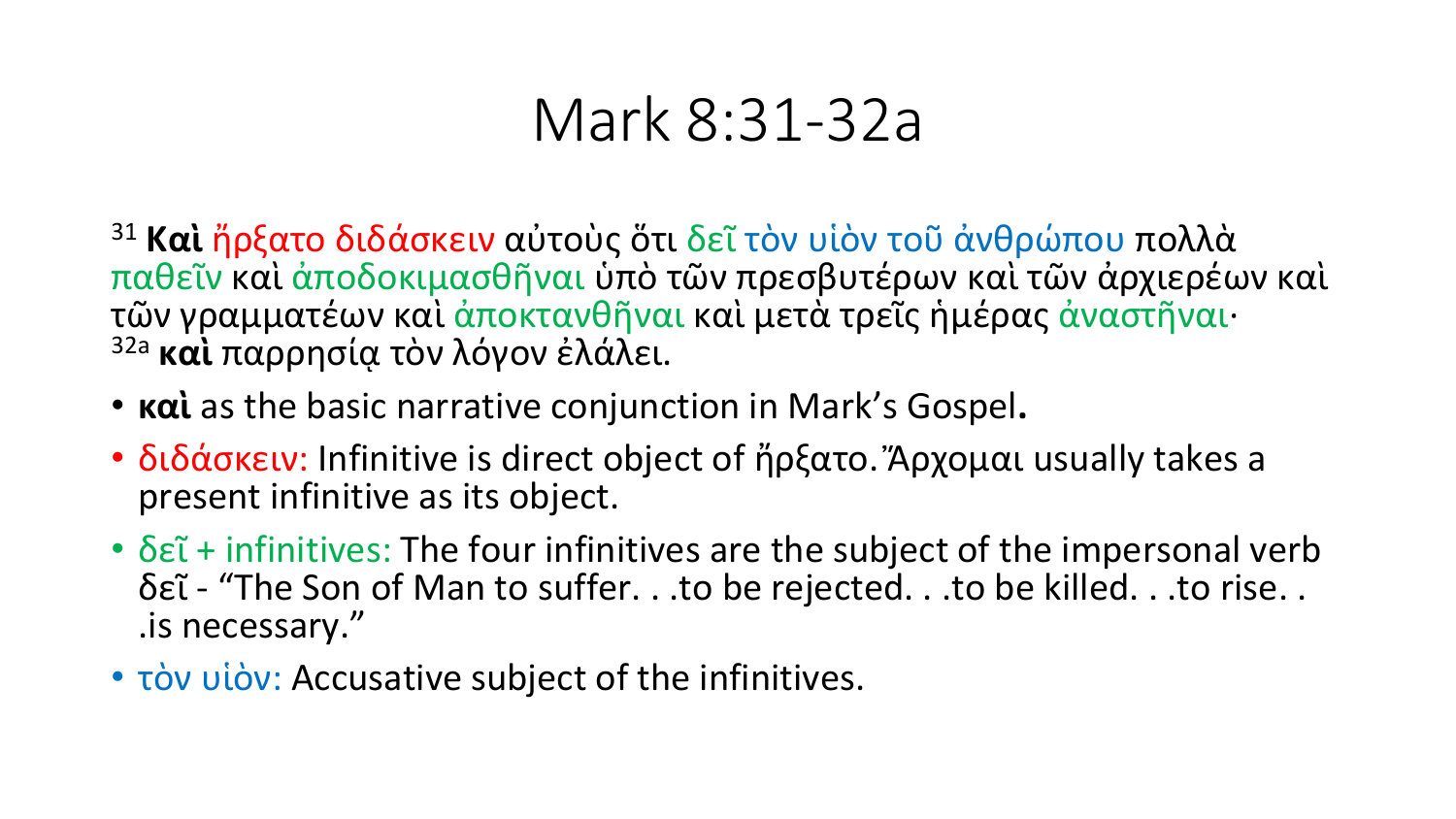<sup>31</sup> Καὶ ἤρξατο διδάσκειν αὐτοὺς ὅτι δεῖ τὸν υἱὸν τοῦ ἀνθρώπου πολλὰ παθεῖν καὶ ἀποδοκιμασθῆναι ὑπὸ τῶν πρεσβυτέρων καὶ τῶν ἀρχιερέων καὶ τῶν γραμματέων καὶ ἀποκτανθῆναι καὶ μετὰ τρεῖς ήμέρας ἀναστῆναι· <sup>32a</sup> καὶ παρρησία τὸν λόγον ἐλάλει.

- παρρησία.
- έλάλει: Imperfect indicative verb used in narration.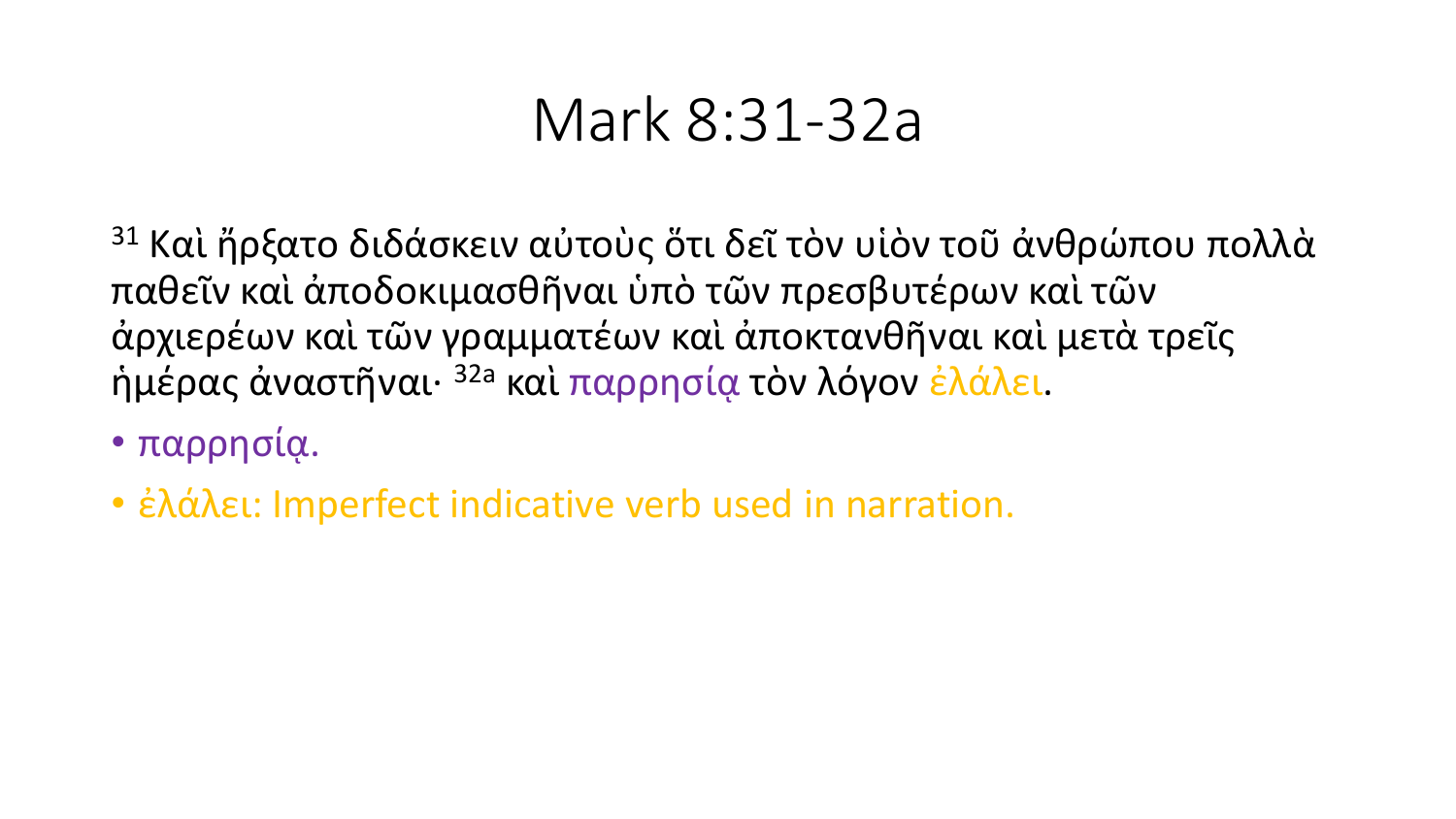• Elders and Chief Priests and Scribes = Three major divisions of the Sanhedrin.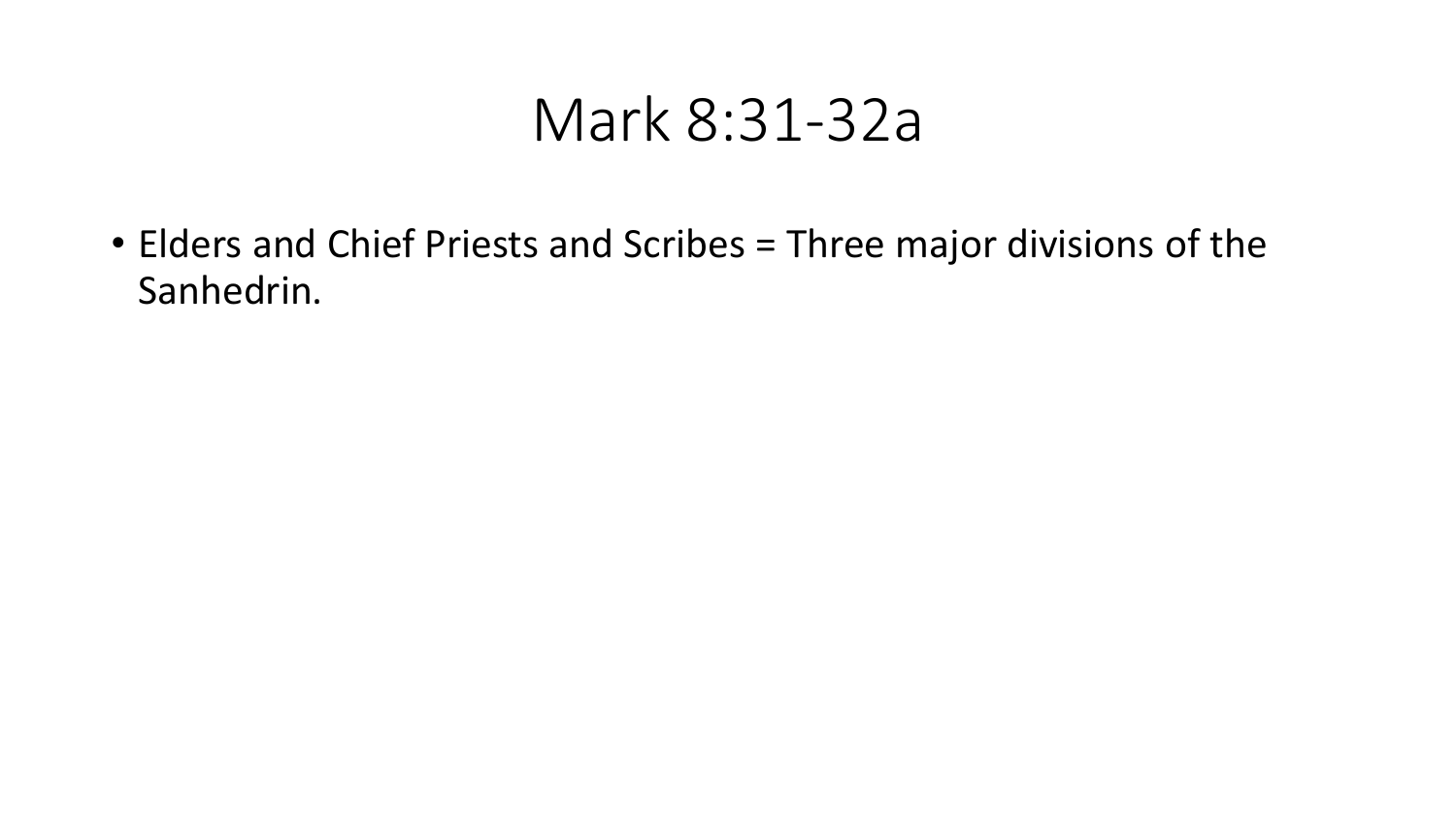- Why is this necessary?
- See Mark 8:33.
- See Mark 10:45.
- See Mark 12:1-12.
- See Mark 14:32-42.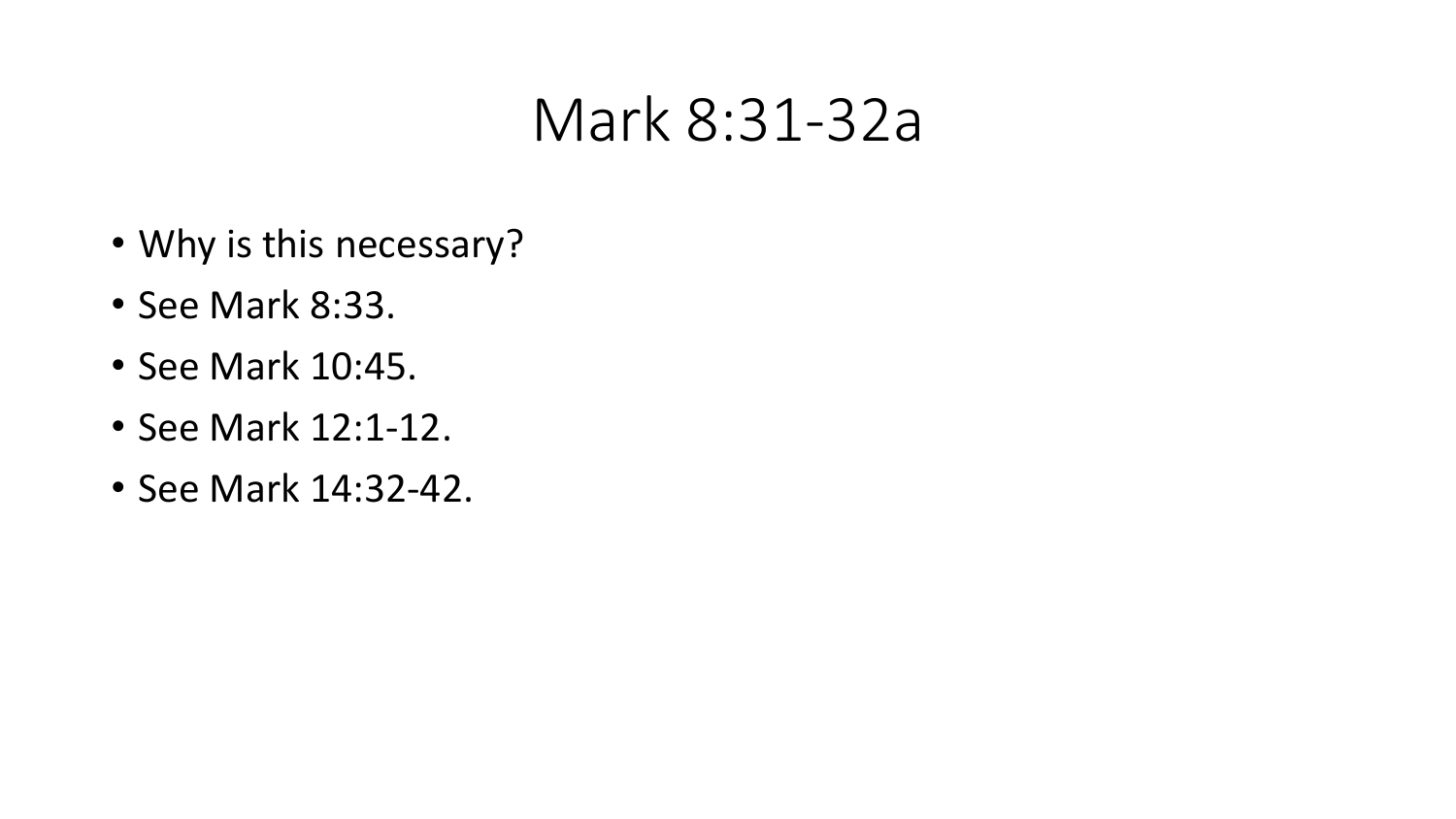# Activity

• Using Logos, study the definition of the verb παρρησία in BDAG.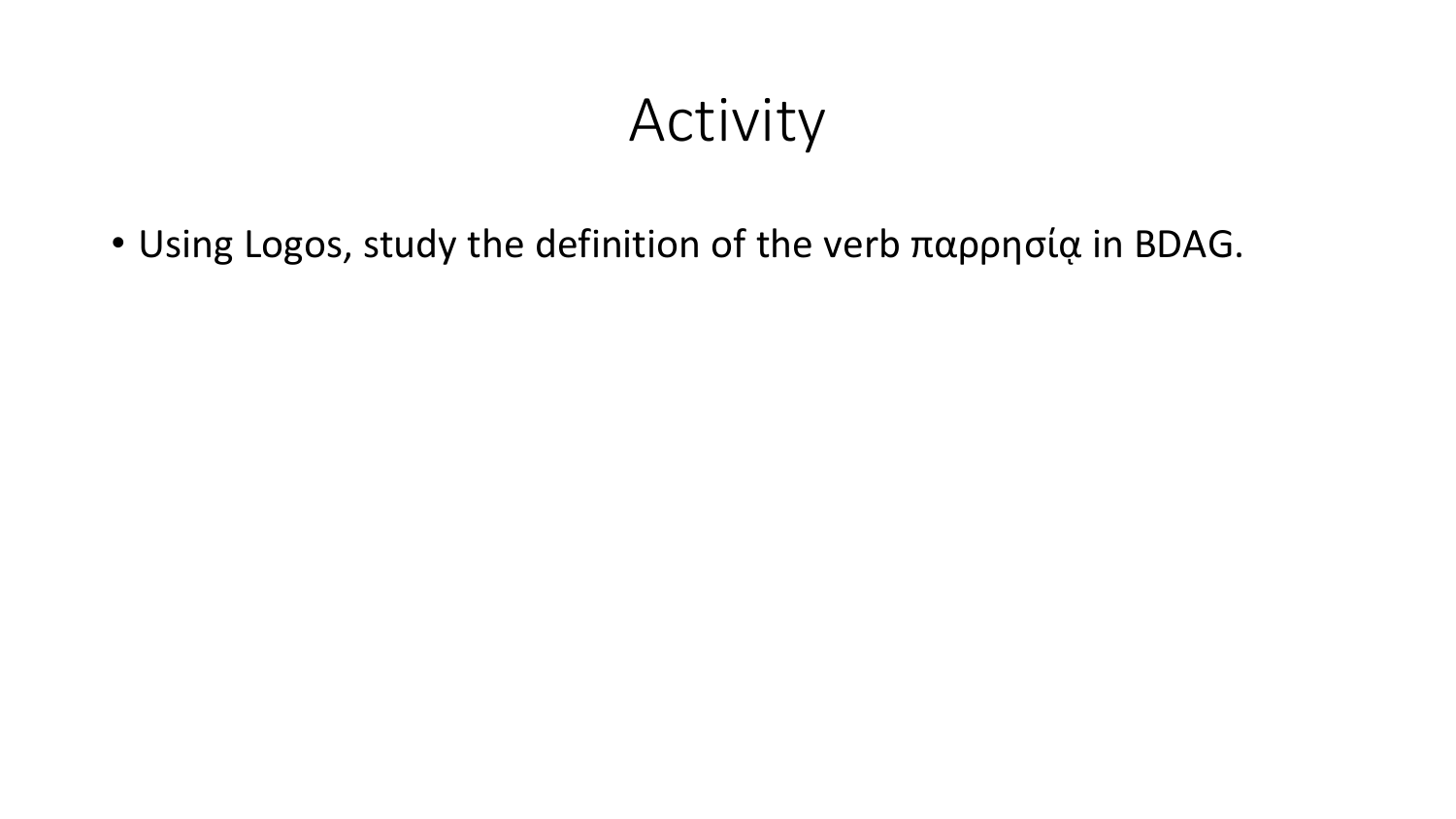# Mark 8:32b

<sup>32b</sup> καὶ προσλαβόμενος <sup>Γ</sup>ὸ Πέτρος αὐτὸν<sup>ι</sup> ἤρξατο ἐπιτιμᾶν αὐτῷ.

- **καὶ as the basic narrative conjunction in Mark's Gospel.**
- προσλαβόμενος: Aorist participle denotes action that takes place prior in time to the main verb (ἤρξατο).
- *επιτιμαν*: Infinitive is direct object of ήρξατο; it is present because ἄρχομαι takes the present.
- Note the use of the verb ἐπιτιμάω.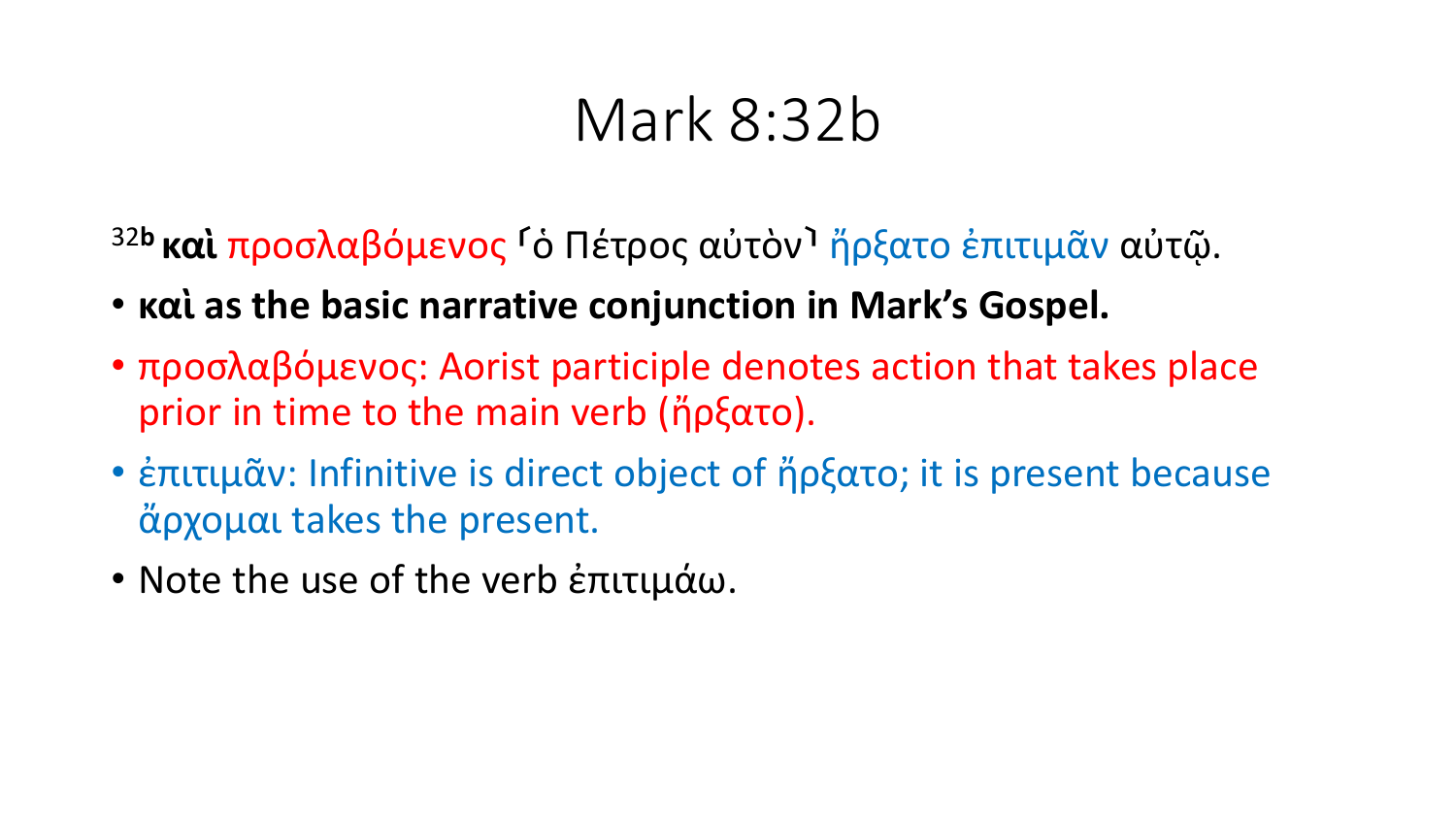- <sup>33</sup> ο δε έπιστραφείς **καὶ** ἰδὼν τοὺς μαθητὰς αὐτοῦ ἐπετίμησεν <sup>Τ</sup> Πέτρω **καὶ** λέγει· Ὕπαγε ὀπίσω μου, Σατανᾶ, ὅτι οὐ φρονεῖς τὰ τοῦ θεοῦ ἀλλὰ τὰ τῶν ἀνθρώπων.
- $\dot{\rm o}$   $\delta \dot{\rm \hat{\epsilon}}$ : Change of subject Jesus is now the subject, not Peter.
- *επιστραφείς, ιδών:* Aorist participles indicate action that takes place prior in time to main verb (ἐπετίμησεν); participles could be causal –<br>"because He had turned around and seen His disciples. . ."
- *επιστραφείς:* The passive form of *επιστρέφω* has an intransitive active meaning.
- **καὶ** as the basic narrative conjunction in Mark's Gospel.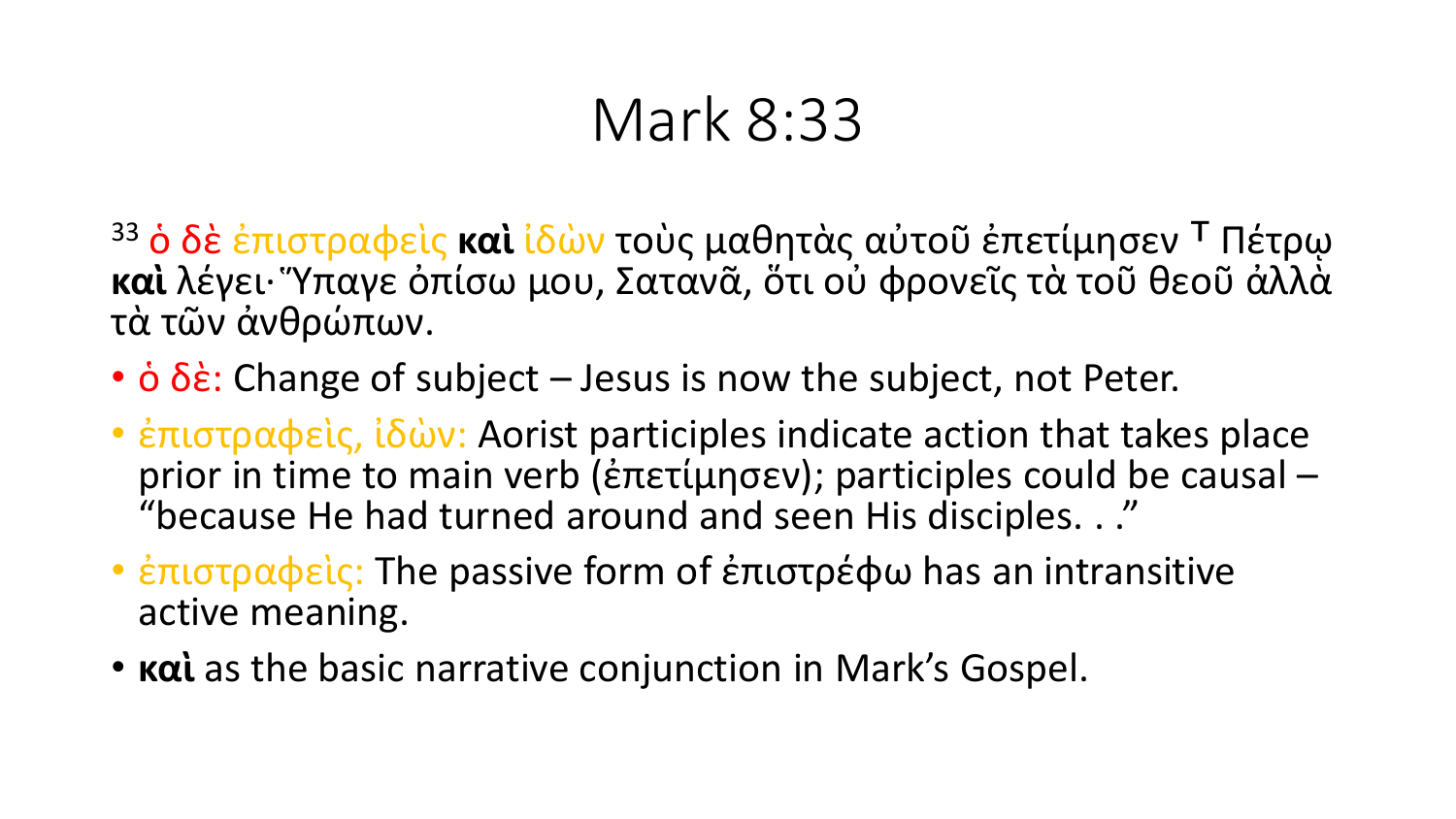<sup>33</sup> ο δε έπιστραφείς καὶ ἰδὼν τοὺς μαθητὰς αὐτοῦ ἐπετίμησεν <sup>Τ</sup> Πέτρω καὶ λέγει· Ὕπαγε ὀπίσω μου, Σατανᾶ, ὅτι οὐ φρονεῖς τὰ τοῦ θεοῦ ἀλλὰ τὰ τῶν ἀνθρώπων.

- $\cdot$  έπετίμησεν: Note that this is now the third use of έπιτιμάω in this section of Mark since verse 30.
- λέγει: Historic present.
- "Υπαγε: Present imperative could be emphatic, but Dr. James W. Voelz notes that the verb  $\dot{\nu}$ πάγω tends to use the present aspect for its imperative forms. See Voelz, 617-18.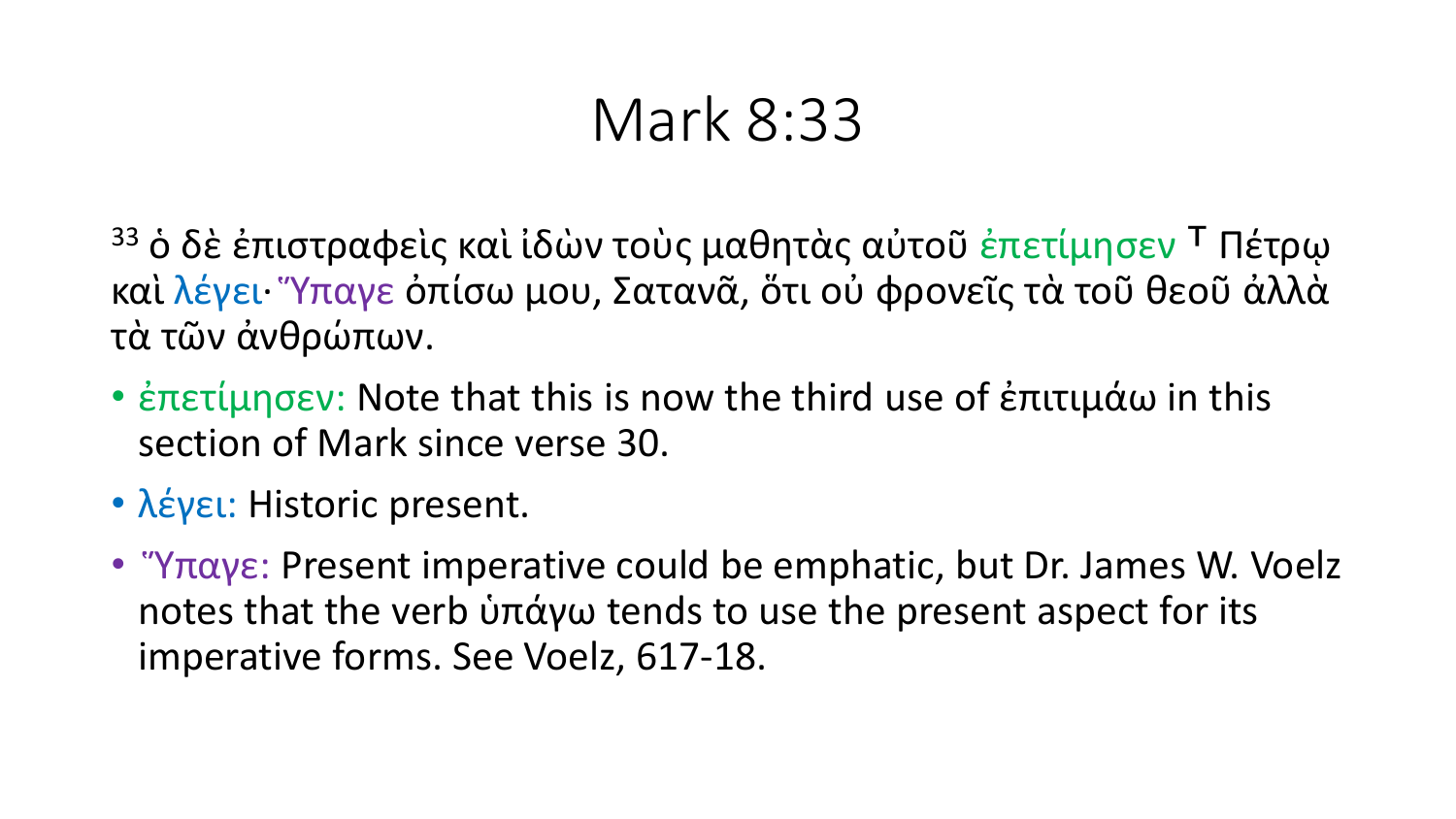<sup>33</sup> ο δε έπιστραφείς καὶ ἰδὼν τοὺς μαθητὰς αὐτοῦ ἐπετίμησεν <sup>Τ</sup> Πέτρω καὶ λέγει· Ὕπαγε ὀπίσω μου, Σατανᾶ, ὅτι οὐ φρονεῖς τὰ τοῦ θεοῦ ἀλλὰ τὰ τῶν ἀνθρώπων.

- <u>ὅτι</u>: Here this word means "because" and introduces a causal clause.
- φρονεῖς: Present indicative of epsilon contract verb φρονέω. BDAG assigns the definition "to set one's mind on, to be intent on" for the usage here in 8:33.
- τὰ τοῦ θεοῦ/τὰ τῶν ἀνθρώπων: τὰ is a substantive and so shorthand for "the things."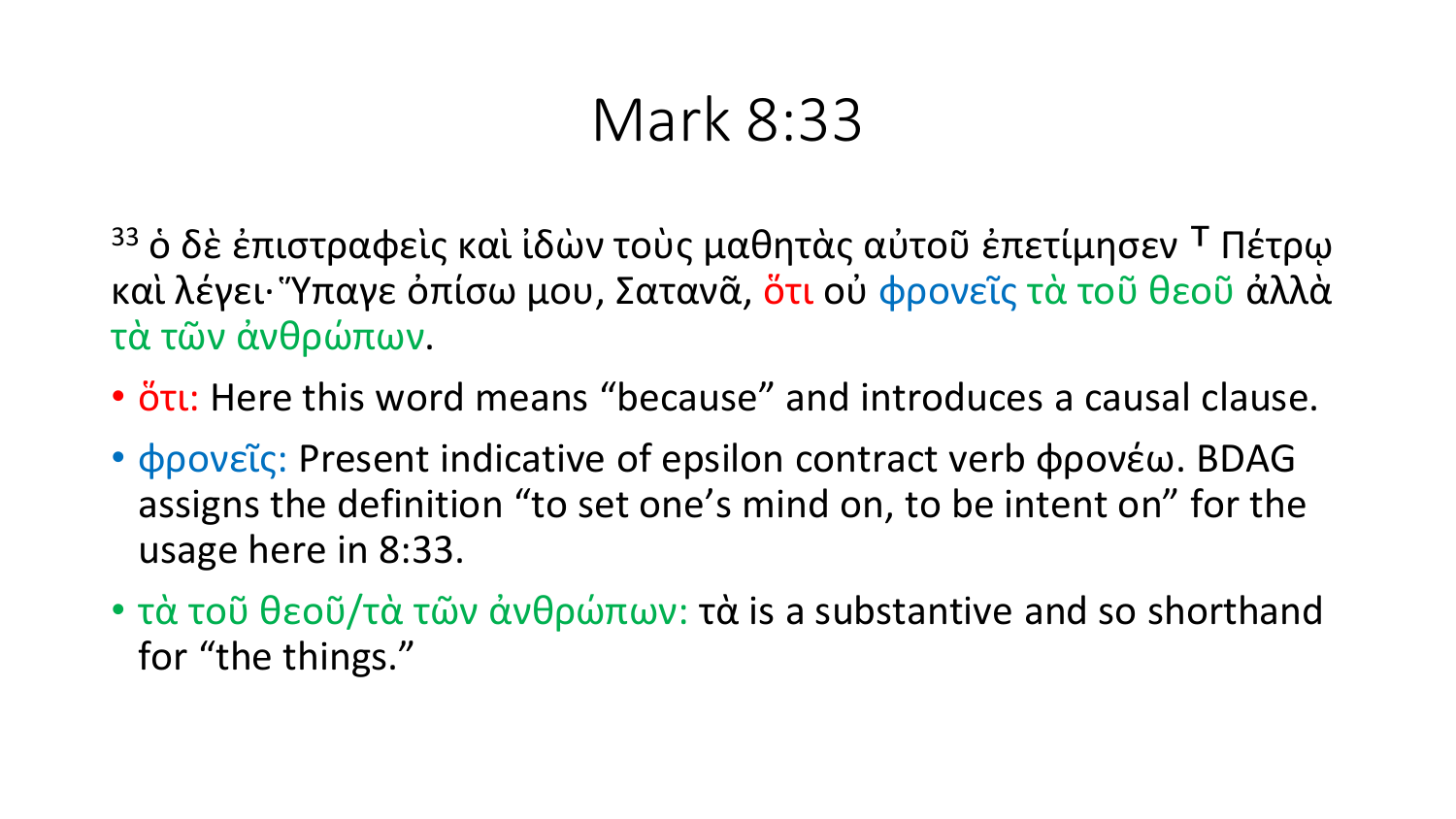# The things of God v. the things of men

- The things of God:
	- That Jesus must suffer, be rejected, be killed, and rise again after three days.
	- This is how God will accomplish the salvation of Israel, all people, and creation itself – through Jesus' suffering and crucifixion and resurrection.
	- According to Dr. James W. Voelz, the roles of the Messiah and the Suffering Servant are combined into one.
	- Of course, this also means that following Jesus will involved sacrifice, suffering, and service on the part of His disciples.
- The things of men:
	- Everything opposed to the above focus instead on power, honor, glory, and the avoidance of sacrifice, suffering, and service.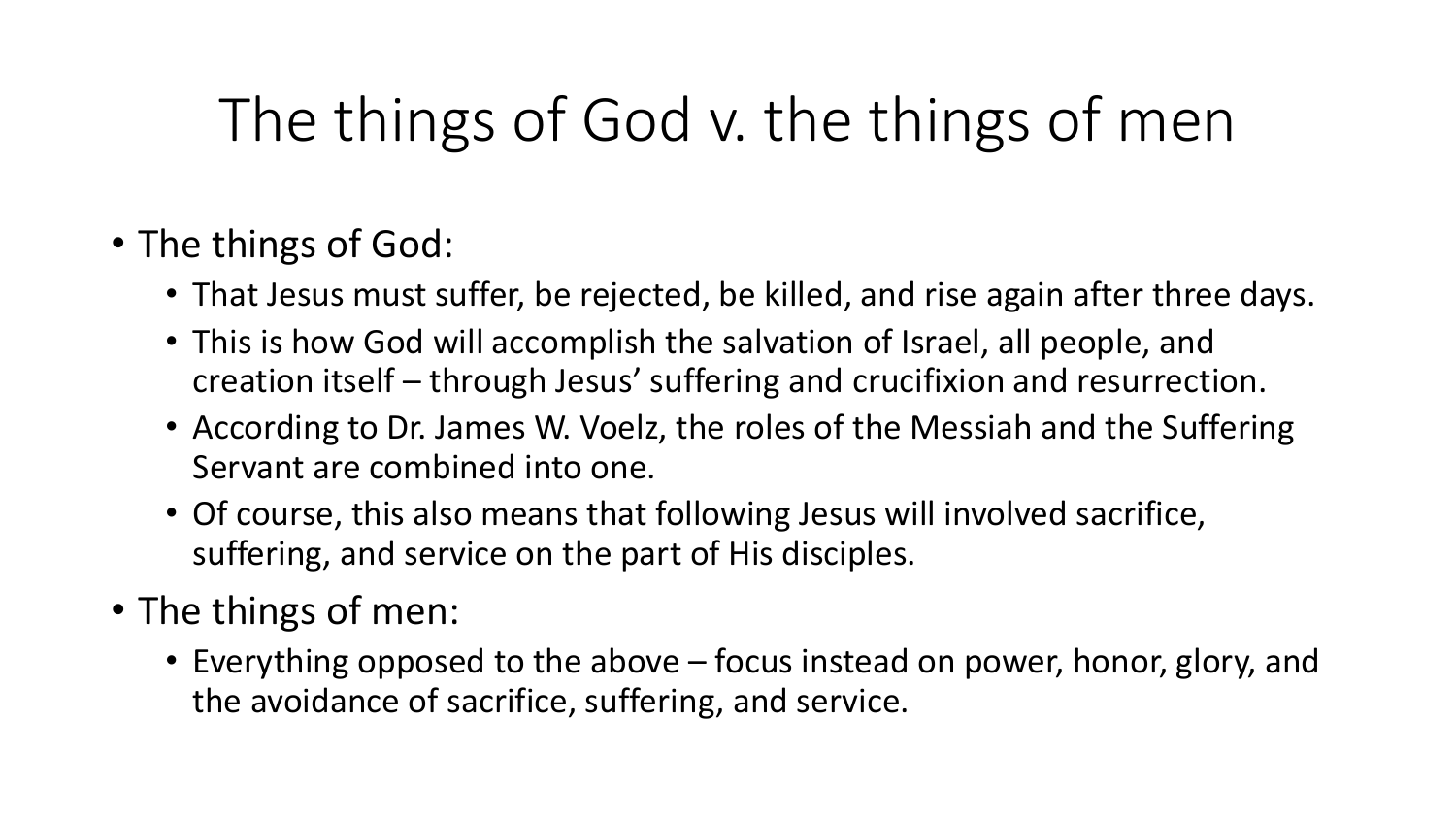# The Call to Discipleship: Mark 8:34-38

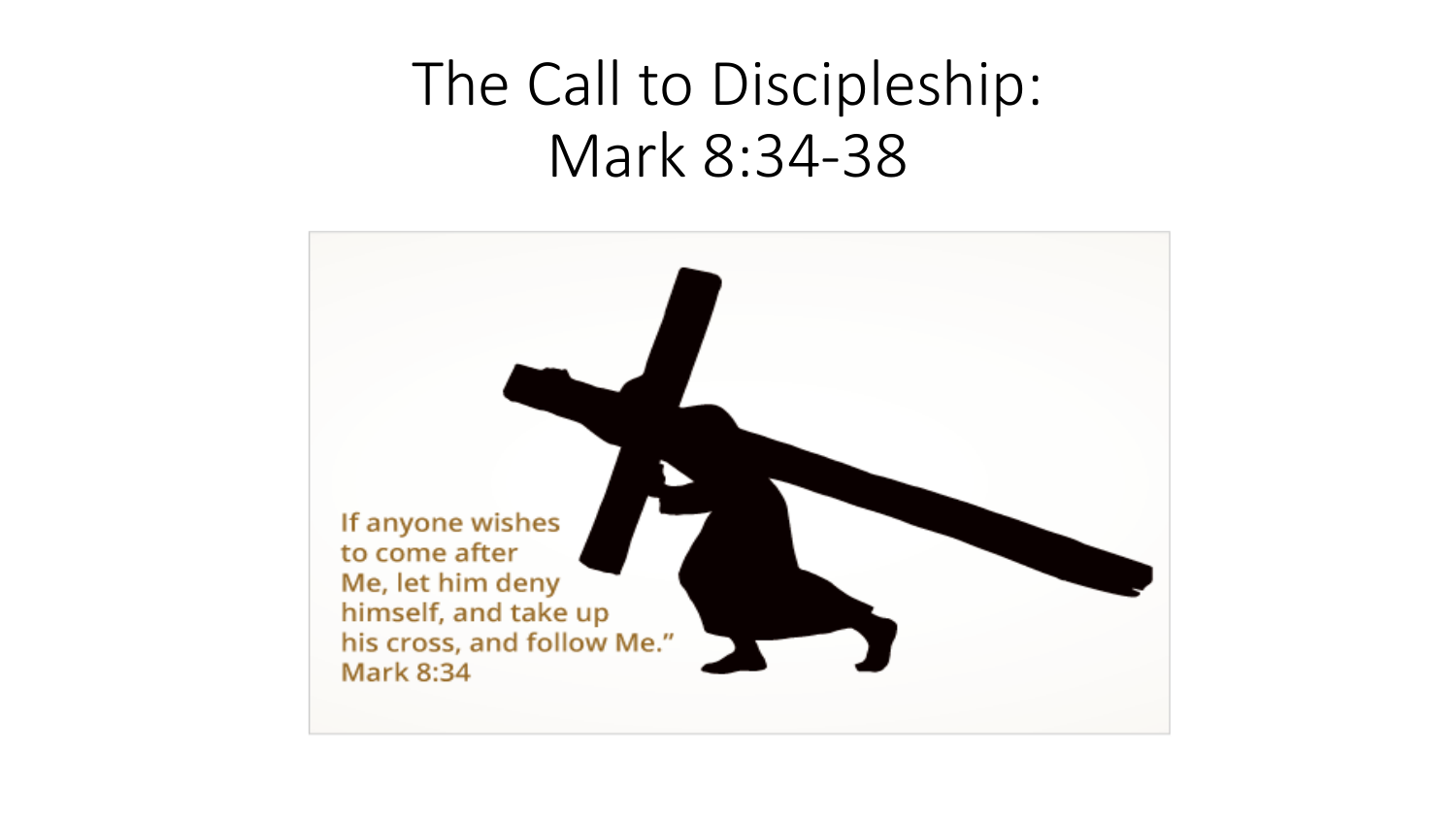- <sup>34</sup> **Καὶ** προσκαλεσάμενος τὸν ὄχλον σὺν τοῖς μαθηταῖς αὐτοῦ εἶπεν αὐτοῖς· ⸂Εἴ τις⸃ θέλει ὀπίσω μου ⸀ἀκολουθεῖν, ἀπαρνησάσθω ἑαυτὸν καὶ ἀράτω τὸν σταυρὸν αὐτοῦ καὶ ἀκολουθείτω μοι.
- **καὶ** as the basic narrative conjunction in Mark's Gospel.
- προσκαλεσάμενος: Aorist participle indicates action that took place prior in time to the main verb (εἶπεν).
- τὸν ὄχλον σὺν τοῖς μαθηταῖς αὐτοῦ
- τις: Indefinite pronoun.
- έαυτόν: Reflexive pronoun.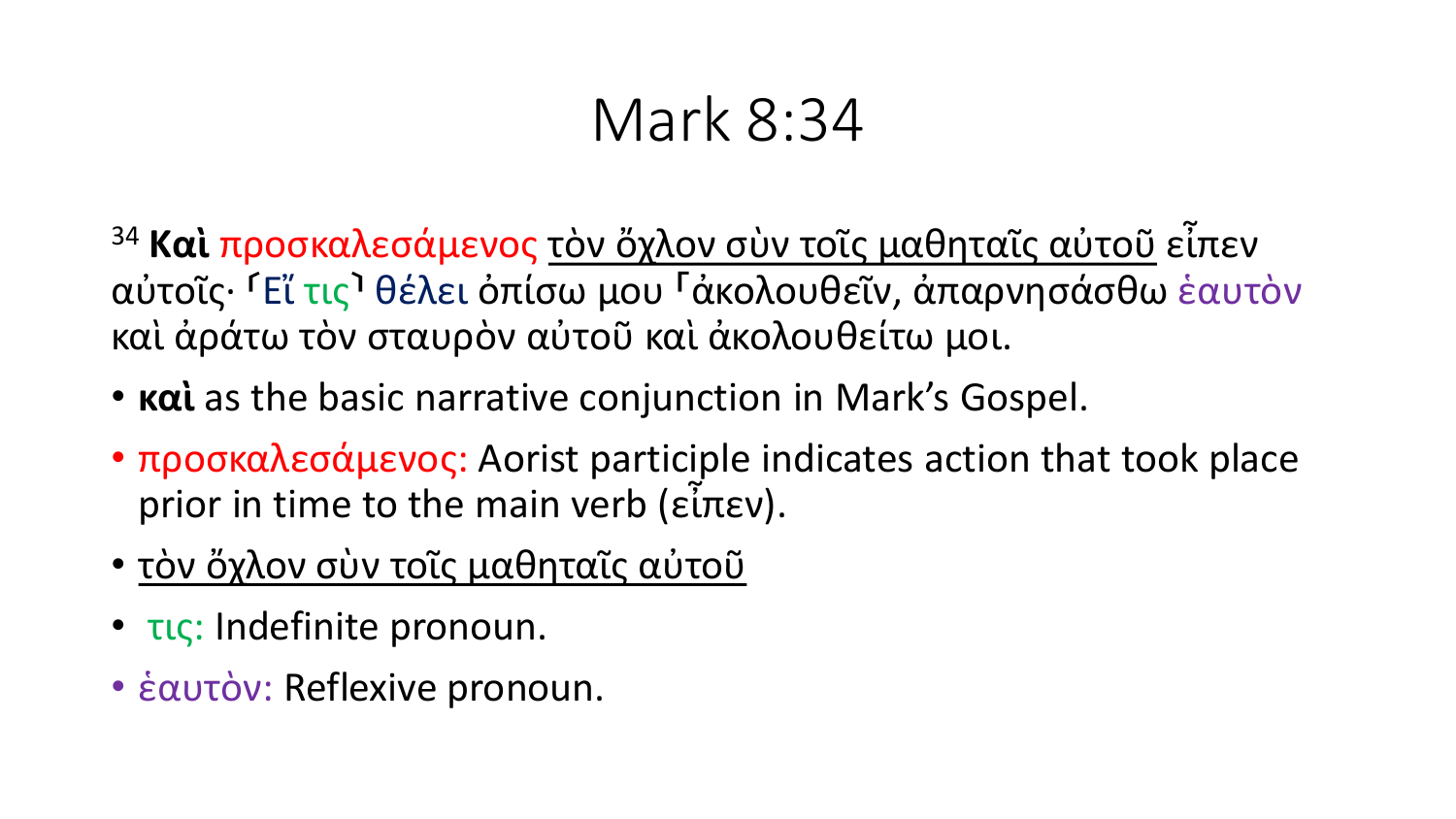- <sup>34</sup> Καὶ προσκαλεσάμενος τὸν ὄχλον σὺν τοῖς μαθηταῖς αὐτοῦ εἶπεν αὐτοῖς· <sup>Γ</sup>Εἴ τις<sup>ι</sup> θέλει ὀπίσω μου <sup>Γ</sup>ἀκολουθεῖν, ἀπαρνησάσθω ἑαυτὸν καὶ ἀράτω τὸν σταυρὸν αὐτοῦ καὶ ἀκολουθείτω μοι.
- $\cdot$  E''...  $\theta$ έλει: εί + present indicative introduces a present simple particular conditional sentence (or first class conditional sentence).
- Simple particular: You assume the truth of the if-clause; this conveys reality or what is assumed to be real for the sake of the argument.
- Then-clause contains three imperatives (see the next slide).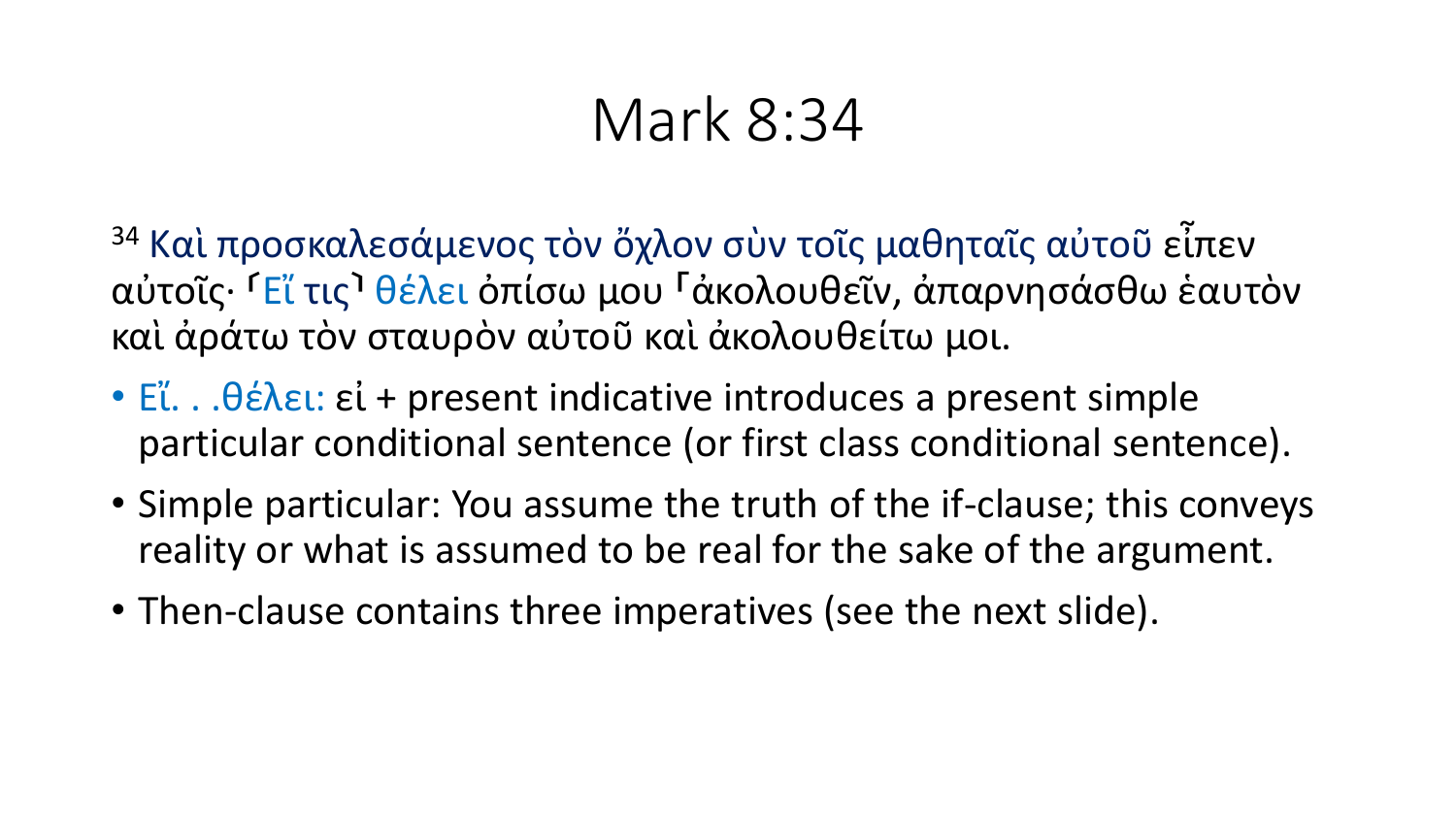<sup>34</sup> Καὶ προσκαλεσάμενος τὸν ὄχλον σὺν τοῖς μαθηταῖς αὐτοῦ εἶπεν αὐτοῖς· <sup>Γ</sup>Εἴ τις<sup>ι</sup> θέλει ὀπίσω μου <sup>Γ</sup>άκολουθεῖν, ἀπαρνησάσθω ἑαυτὸν καὶ ἀράτω τὸν σταυρὸν αὐτοῦ καὶ ἀκολουθείτω μοι.

- θέλει... Γάκολουθεῖν: Infinitive ἀκολουθεῖν is the direct object of the verb θέλει.
- Note that infinitive ακολουθεῖν is present aspect. Voelz takes as emphatic action ("really to follow") or continuous action ("continuously to follow").
- ἀπαρνησάσθω, ἀράτω, ἀκολουθείτω: Three imperatives comprise the then-clause of a simple particular conditional sentence.
- If someone really wants to follow Jesus, then he/she will do the following.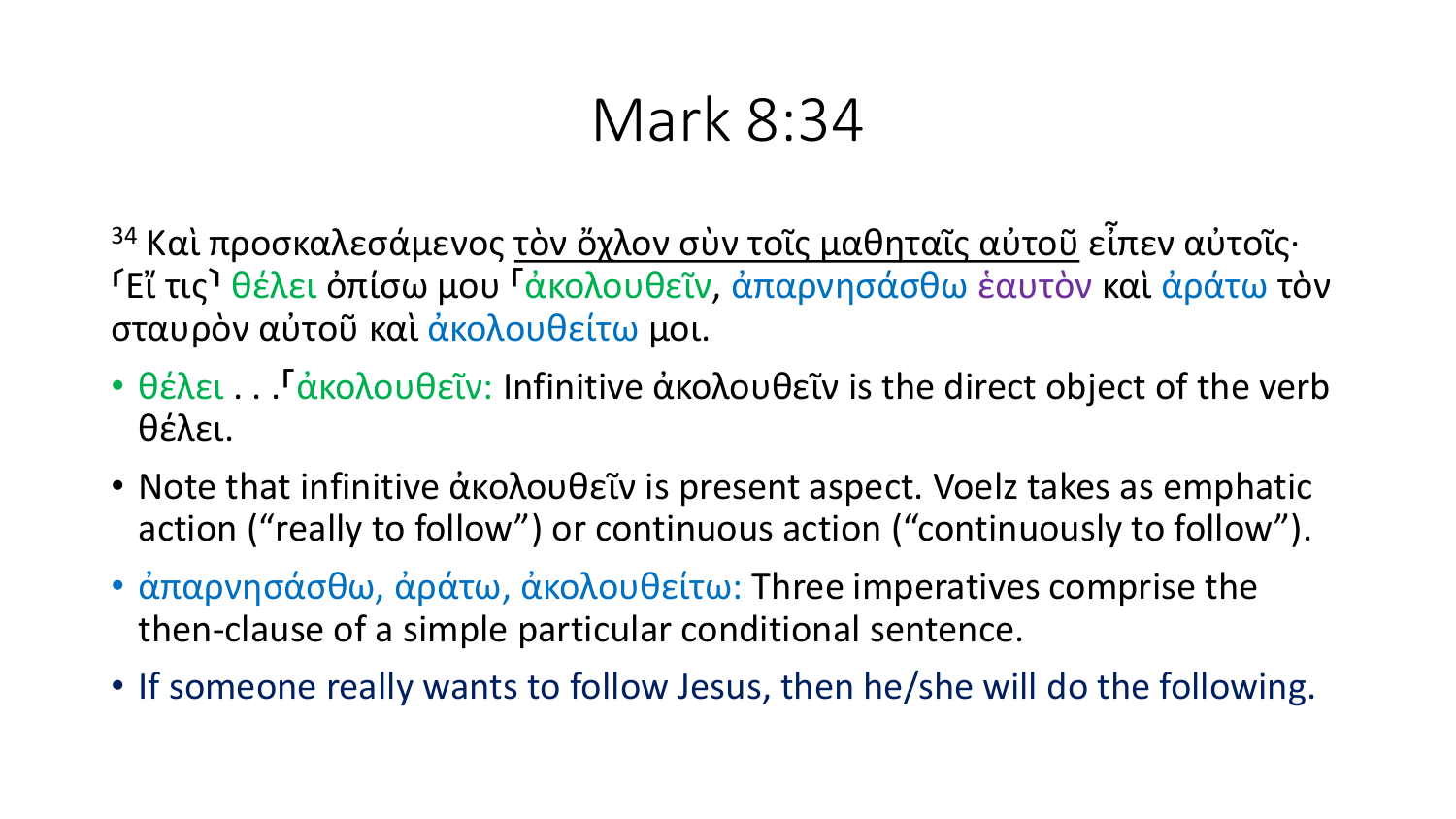- <sup>34</sup> Καὶ προσκαλεσάμενος τὸν ὄχλον σὺν τοῖς μαθηταῖς αὐτοῦ εἶπεν αὐτοῖς· ⸂Εἴ τις⸃ θέλει ὀπίσω μου ⸀ἀκολουθεῖν, ἀπαρνησάσθω ἑαυτὸν καὶ ἀράτω τὸν σταυρὸν αὐτοῦ καὶ ἀκολουθείτω μοι.
- The first two imperatives are aorist aspect and the third is present aspect. Is there any significance to the aspect here?
- $\cdot$  άπαρνησάσθω Focus on action: This should be done.
- $\dot{\alpha}$  άράτω Focus on action: This should be done.
- $\cdot$  άκολουθείτω Focus on connection between subject and verb: Command for continuing or lifelong action.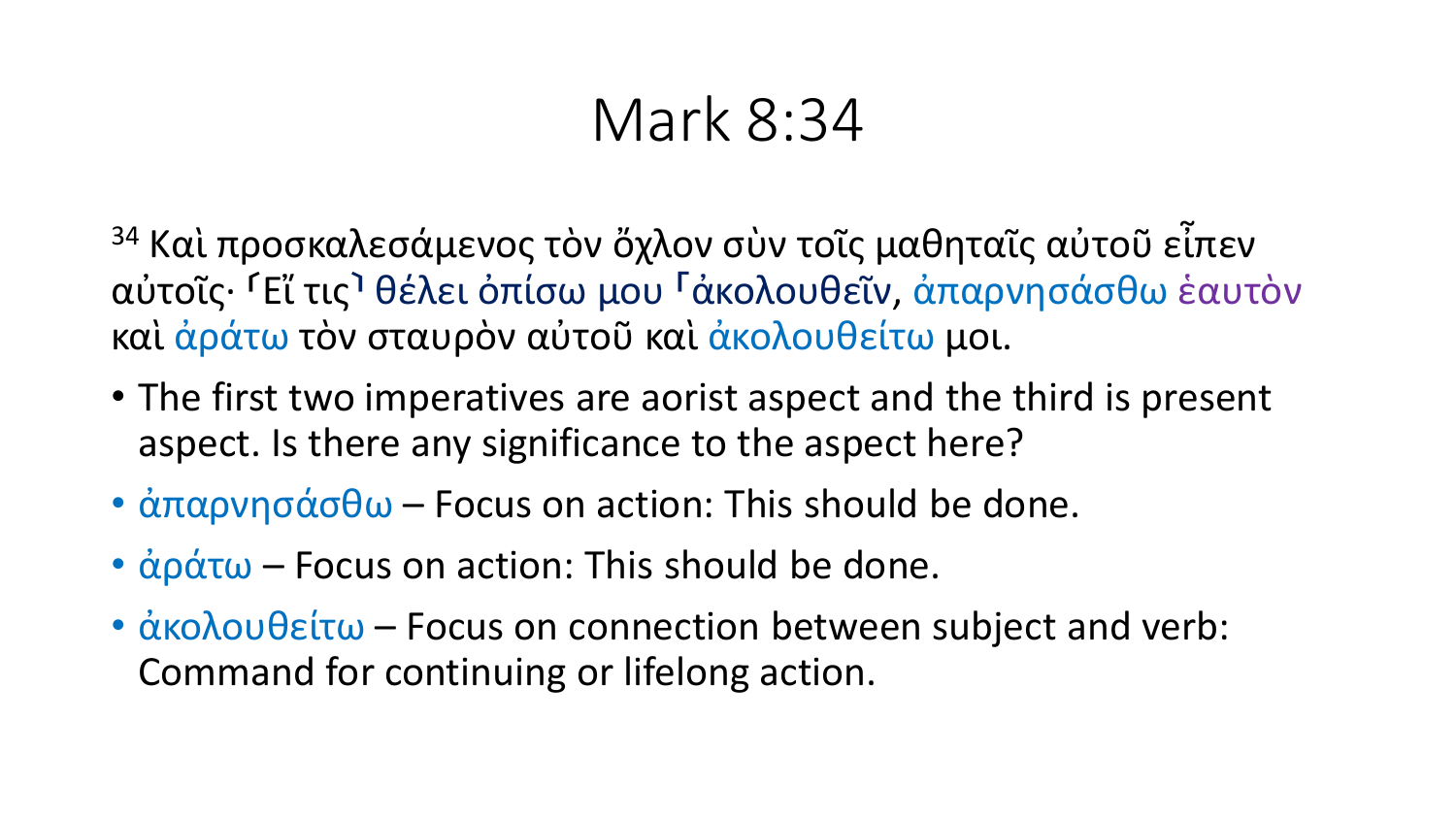# Mark 8:35a

<sup>35a</sup> ὃς γὰρ ἐὰν θέλῃ τὴν <sup>Γ</sup>ψυχὴν αὐτοῦ σῶσαι ἀπολέσει αὐτήν·

- Γάρ: This clause gives the reason for the assertion made in 8:34. For what reason should someone do those things Jesus calls them to do?
- ὃς: Relative pronoun, here without a clear antecedent "He who" or "Whoever."
- ἐὰν θέλη... ἀπολέσει: ἄν + the subjunctive in if-clause followed by future indicative in then-clause is a Future More Vivid conditional a sentence.
- θέλη: Present subjunctive; Voelz translates as "truly desires..." See Voelz, 215.
- Ψυχὴν: What is best translation—"soul" or "life"?
- σῶσαι: Direct object of θέλη.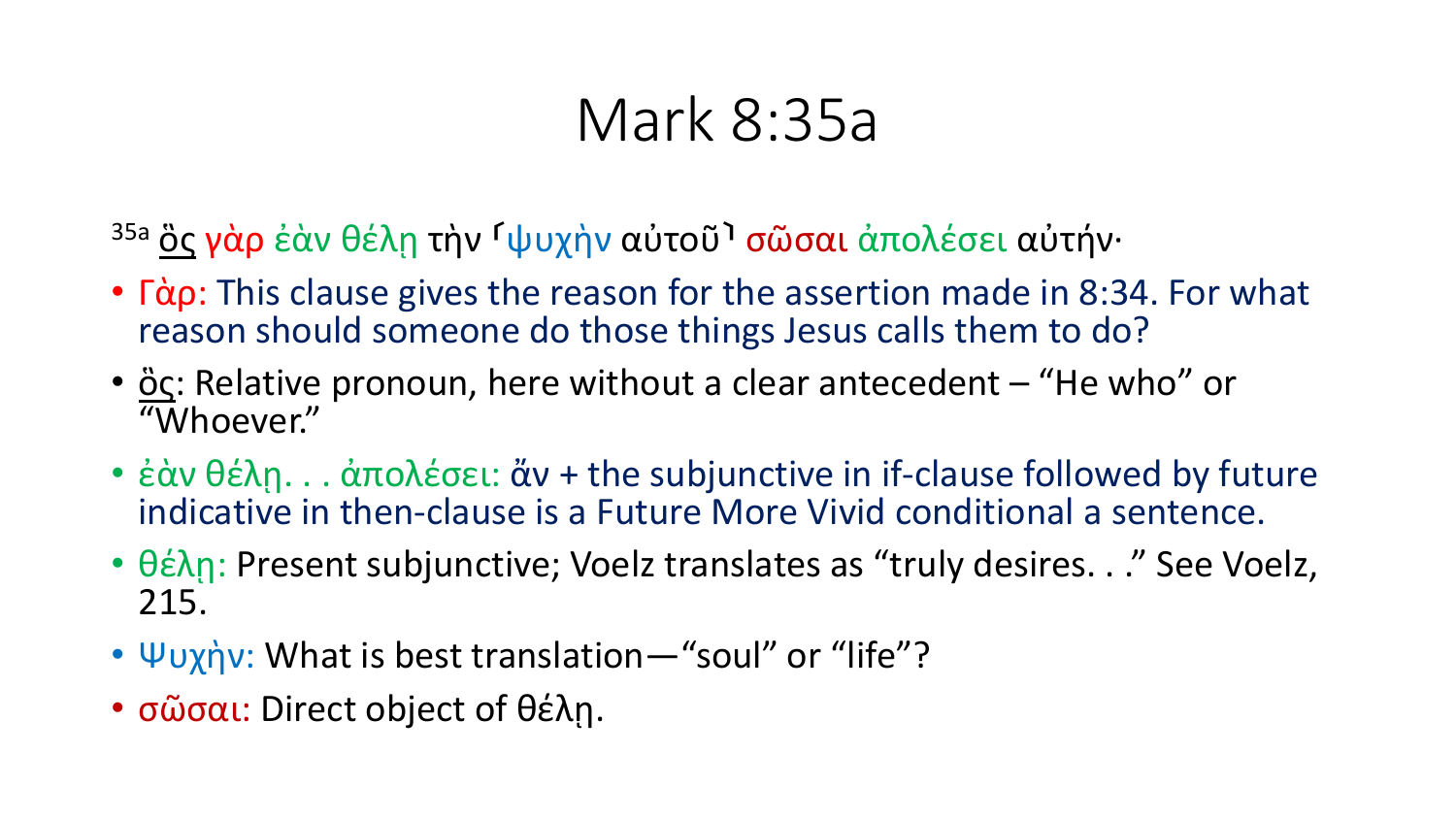# Mark 8:35b

<sup>35b</sup> ὃς δ' ἂν <sup>Γ</sup>άπολέσει <sup>Γ</sup>τὴν ψυχὴν αὐτοῦ<sup>٦</sup> ἕνεκεν <sup>Γ</sup>έμοῦ καὶ τοῦ εὐαγγελίου<sup>1</sup> σώσει αὐτήν.

- δ': Conjunction contrasts this clause to 8:35a and joins it in explaining the call to discipleship in 8:34.
- ὃς ἂν ἀπολέσει... σώσει: This also resembles a Future More Vivid conditional sentence, except the verb (ἀπολέσει) paired with ἂν is future indicative, not subjunctive.
- The subjunctive άπολέση is read in place of the indicative άπολέσει in many manuscripts.
- Voelz argues that this "poor Greek" matched with superior Greek (see ὃς δ' ἀν) is a classical touch similar to Homer (rather than just bad Greek). See Voelz, 620.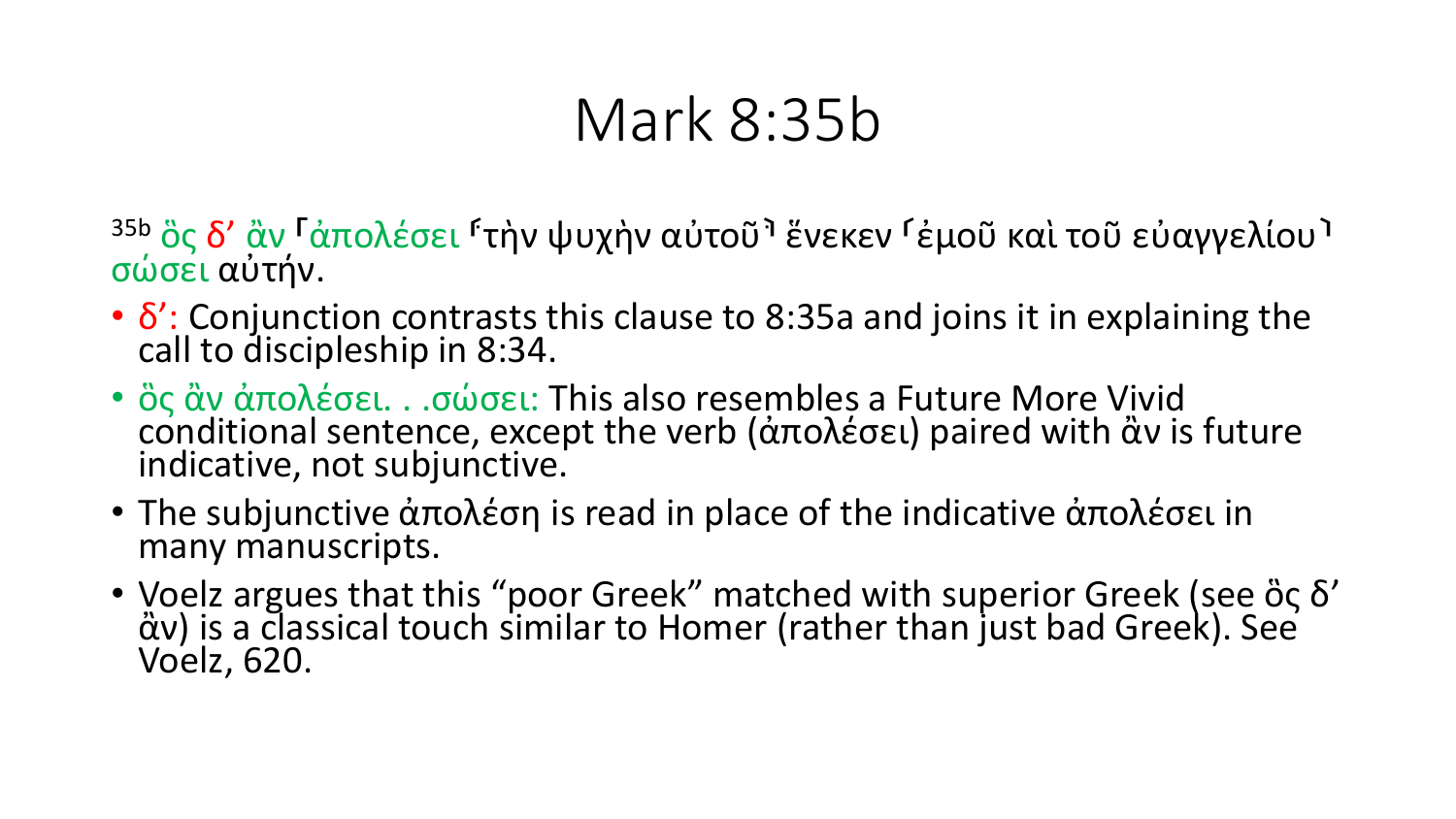# Activity

- Using Logos, study the textual variants of <sup>Γ</sup>άπολέσει in 8:35. To do this click on the text critical sign  $\Gamma$  and the apparatus will appear on the other side of the screen.
- What are the first two texts listed that read the indicative form ἀπολέσει?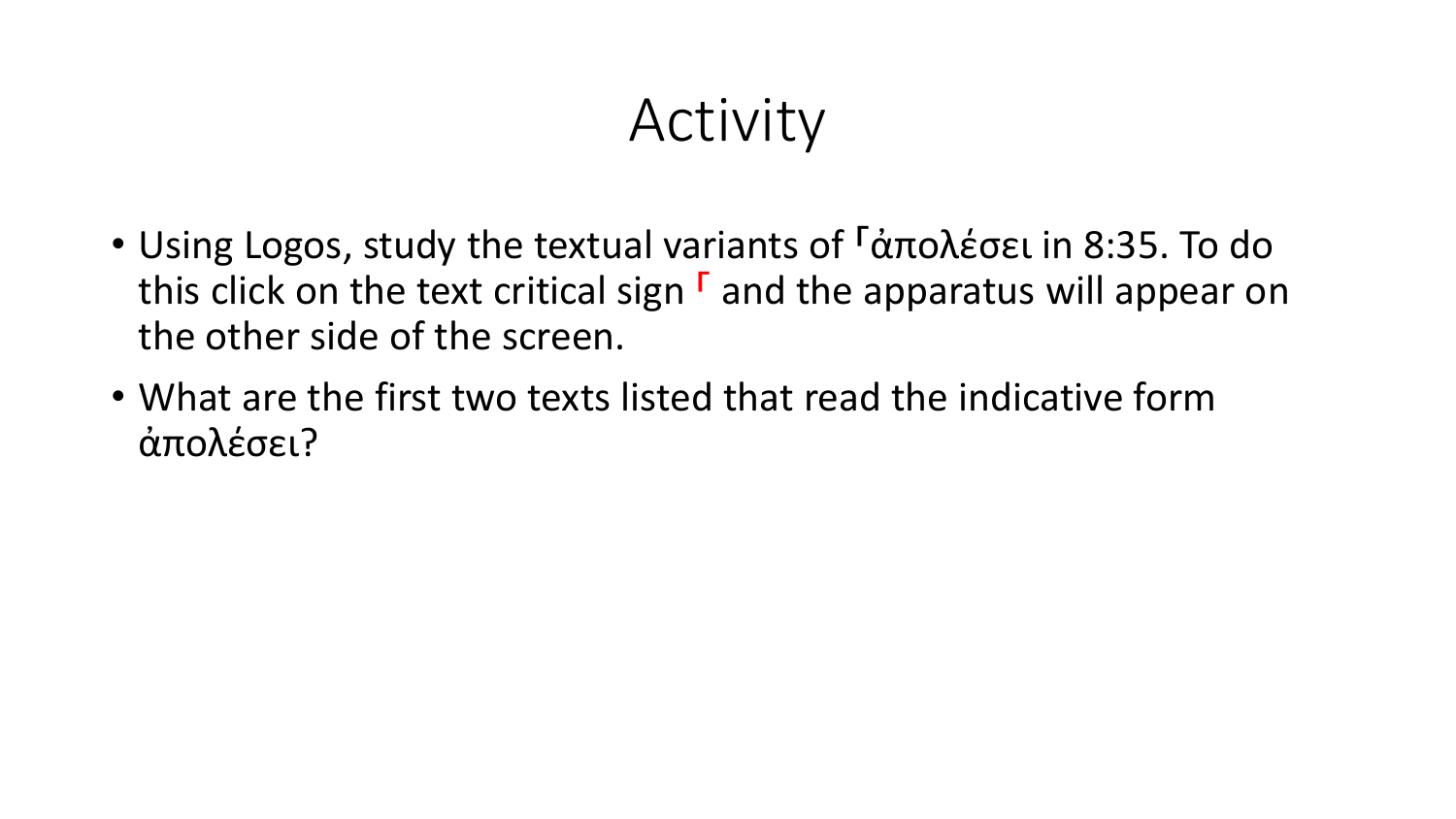# Mark 8:35b

<sup>35b</sup> ὃς δ' ἂν <sup>Γ</sup>άπολέσει <sup>Γ</sup>τὴν ψυχὴν αὐτοῦ<sup>ι</sup> ἕνεκεν <sup>Γ</sup>έμοῦ καὶ τοῦ εὐαγγελίου⸃ σώσει αὐτήν.

- ἕνεκεν έμοῦ καὶ τοῦ εὐαγγελίου: "Because of Me and the Gospel"
- Focus is both upon Jesus and the message about Jesus and/or Jesus' own proclamation of that message.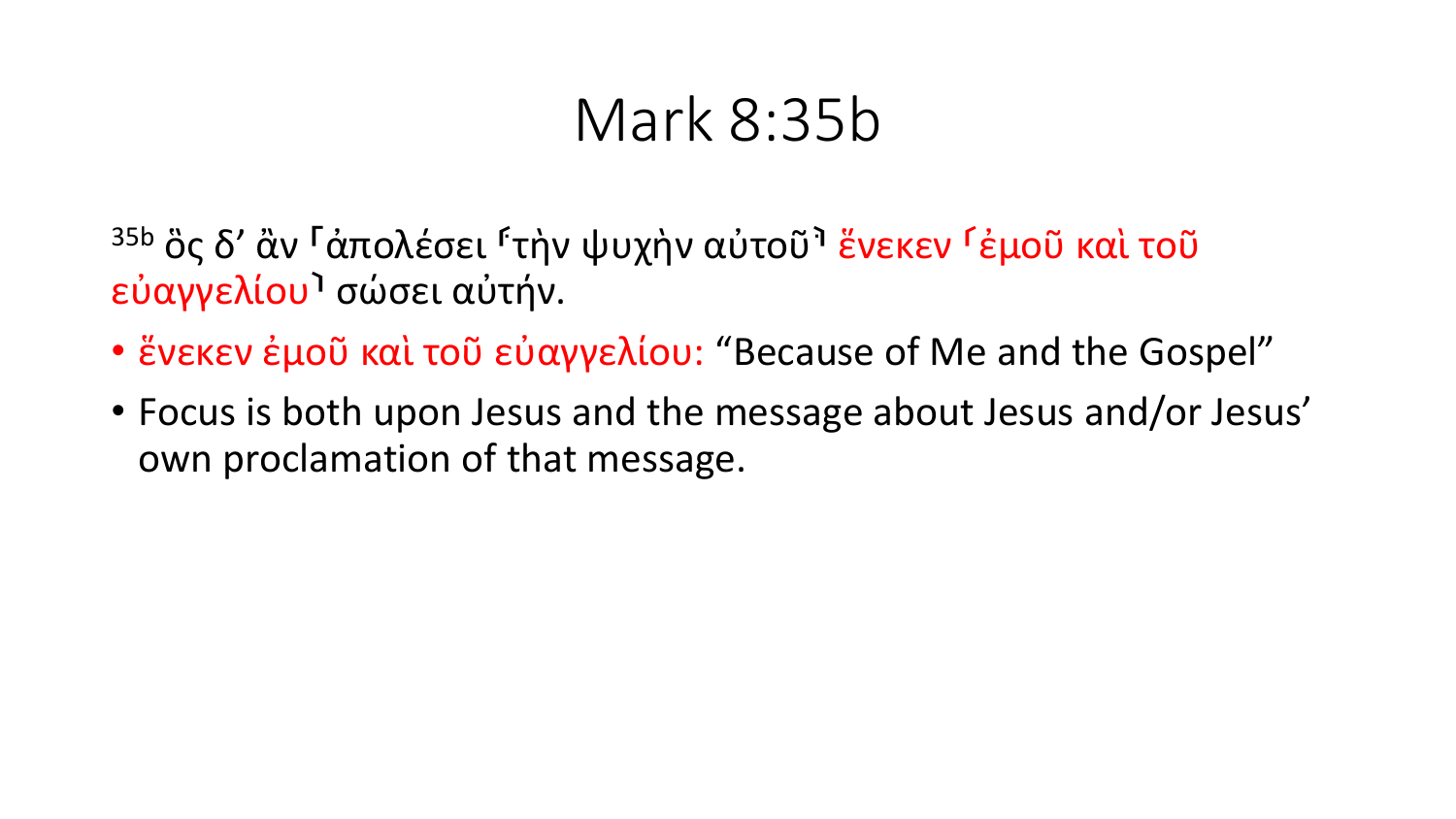<sup>36</sup> τί γὰρ <sup>Γ</sup>ώφελεῖ <sup>Γ</sup>ἄνθρωπον <sup>Γ</sup>κερδῆσαι τὸν κόσμον ὅλον καὶ ζημιωθῆναι⸃ τὴν ψυχὴν αὐτοῦ;

- $y\dot{\alpha}$  p: This clause gives the reason for the previous clause (here clauses) in 8:35.
- τί: Interrogative pronoun.
- ώφελεῖ...κερδῆσαι...καὶ ζημιωθῆναι: Infinitives complement (and so are direct objects of) main verb.
- όλον: όλος typically occurs in predicate position with its referent, but has attributive meaning – "the whole world" (v. "the world is whole").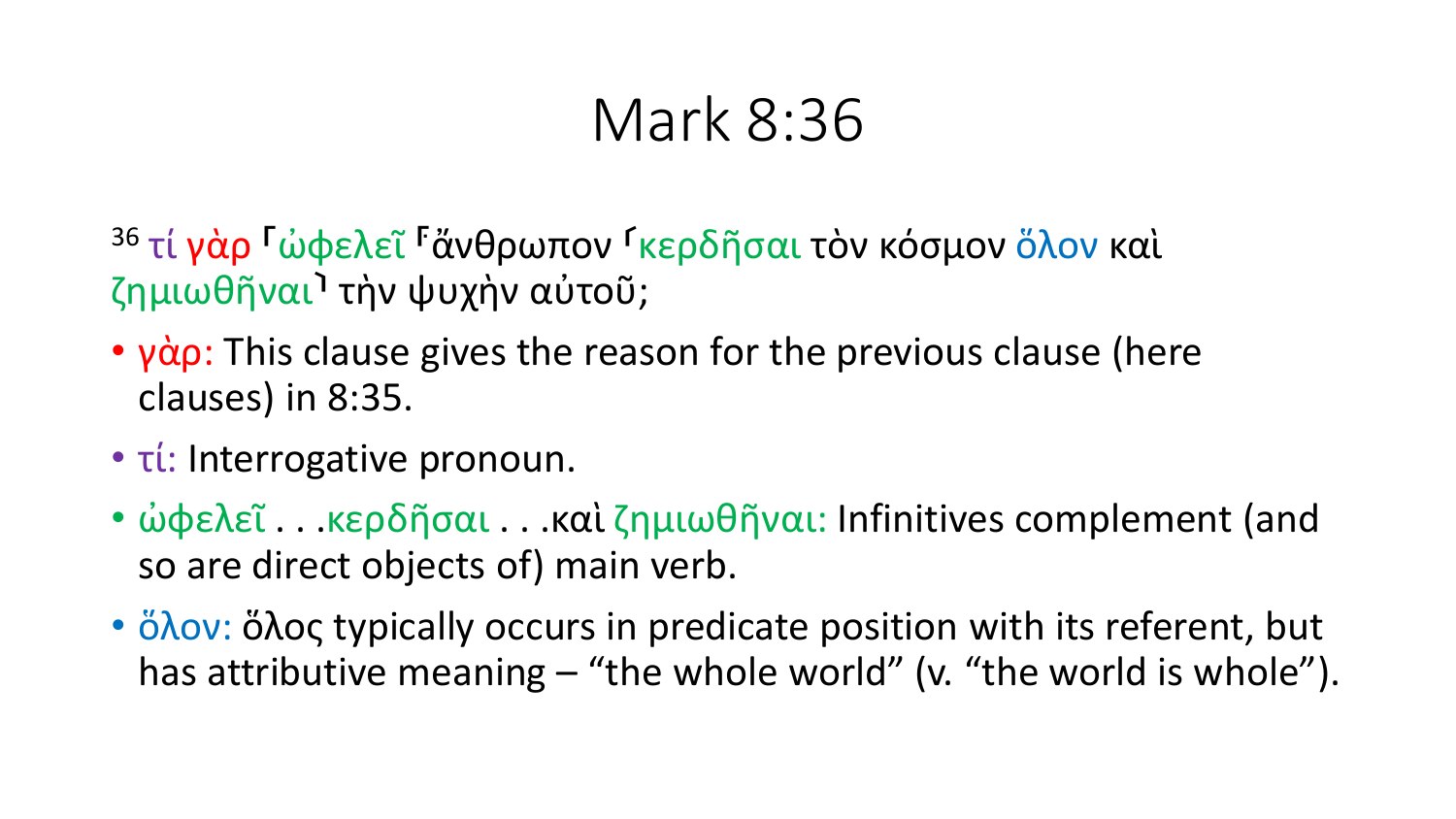- 37 τί γάρ <sup>Γ</sup>δοῖ ἄνθρωπος ἀντάλλαγμα τῆς ψυχῆς αὐτοῦ;
- $\cdot$   $\Gamma$ άρ: This clause gives the reason for the previous clause (here clauses) in 8:35.
- τί: Interrogative pronoun.
- δοι: Aorist subjunctive and alternate form of δῷ. Variant readings here include δῷ and the future δώσει.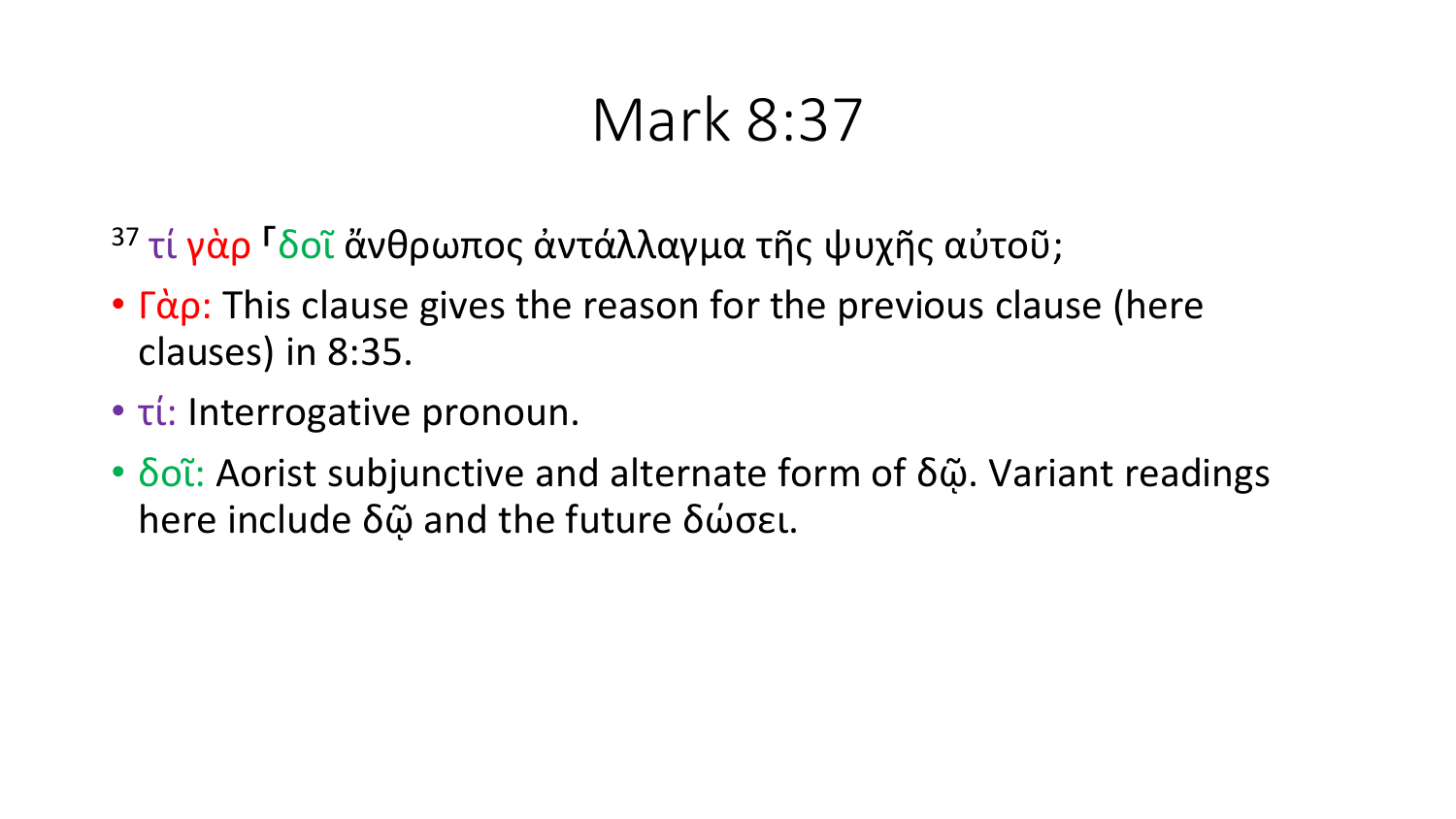# Activity

- Using Logos, study the textual variants of <sup>F</sup>δοῖ in 8:37. To do this click on the text critical sign  $\Gamma$  and the apparatus will appear on the other side of the screen.
- What are the two texts listed that read the subjunctive form δοΐ?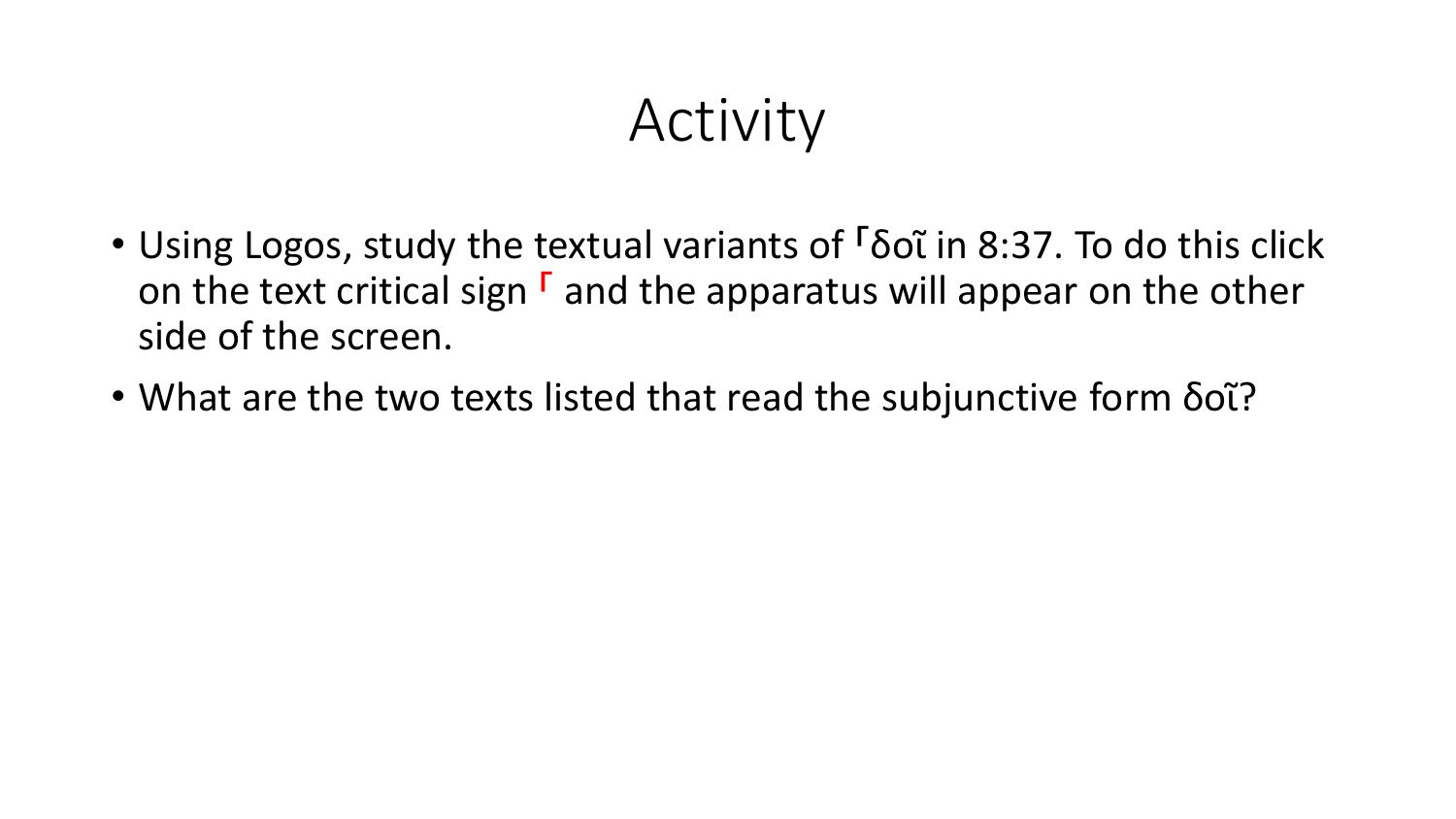# Mark 8:38a

- <sup>38</sup> ὃς γὰρ ἐὰν ἐπαισχυνθῆ με καὶ τοὺς ἐμοὺς °λόγους ἐν τῆ γενεᾶ <sup>Γ</sup>ταύτη τῆ μοιχαλίδι⸃ καὶ ἁμαρτωλῷ. . .(ἐπαισχυνθήσεται). . .
- $\cdot$   $\gamma$ άρ: This clause gives the reason probably for the entire previous discussion in 8:34-37.
- έὰν ἐπαισχυνθῆ... ἐπαισχυνθήσεται: A Future More Vivid conditional sentence.
- έμούς: Possessive adjective is emphatic.
- με καὶ τοὺς ἐμοὺς °λόγους: "Me and *My* words" note the parallel with "Me and the Gospel" in 8:35b.
- τη μοιχαλίδι<sup>η</sup> καὶ ἀμαρτωλῷ: Repeat position of attributive adjectives.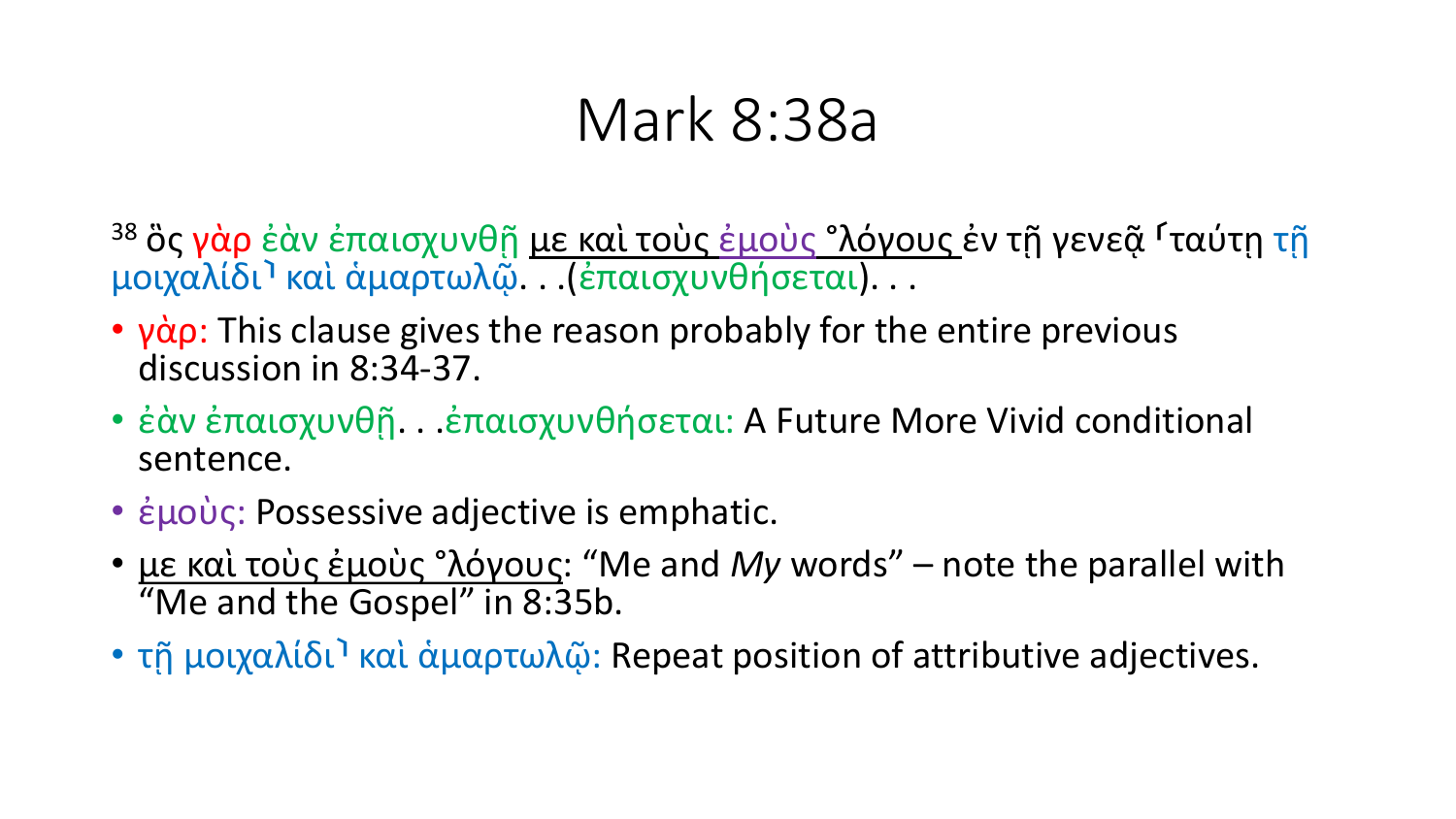### Mark 8:38b

- <sup>38</sup> και ο υιος τοῦ ἀνθρώπου ἐπαισχυνθήσεται αὐτόν, ὅταν ἔλθη ἐν τῆ δόξῃ τοῦ πατρὸς αὐτοῦ ⸀μετὰ τῶν ἀγγέλων τῶν ἁγίων.
- καὶ: Here this has the adverbial sense of "even" or "also."
- όταν ἔλθη: ἄν + the subjunctive denotes some future context; this clause modifies the then-clause with the main verb ἐπαισχυνθήσεται; ὅταν has sense of "when" or "whenever."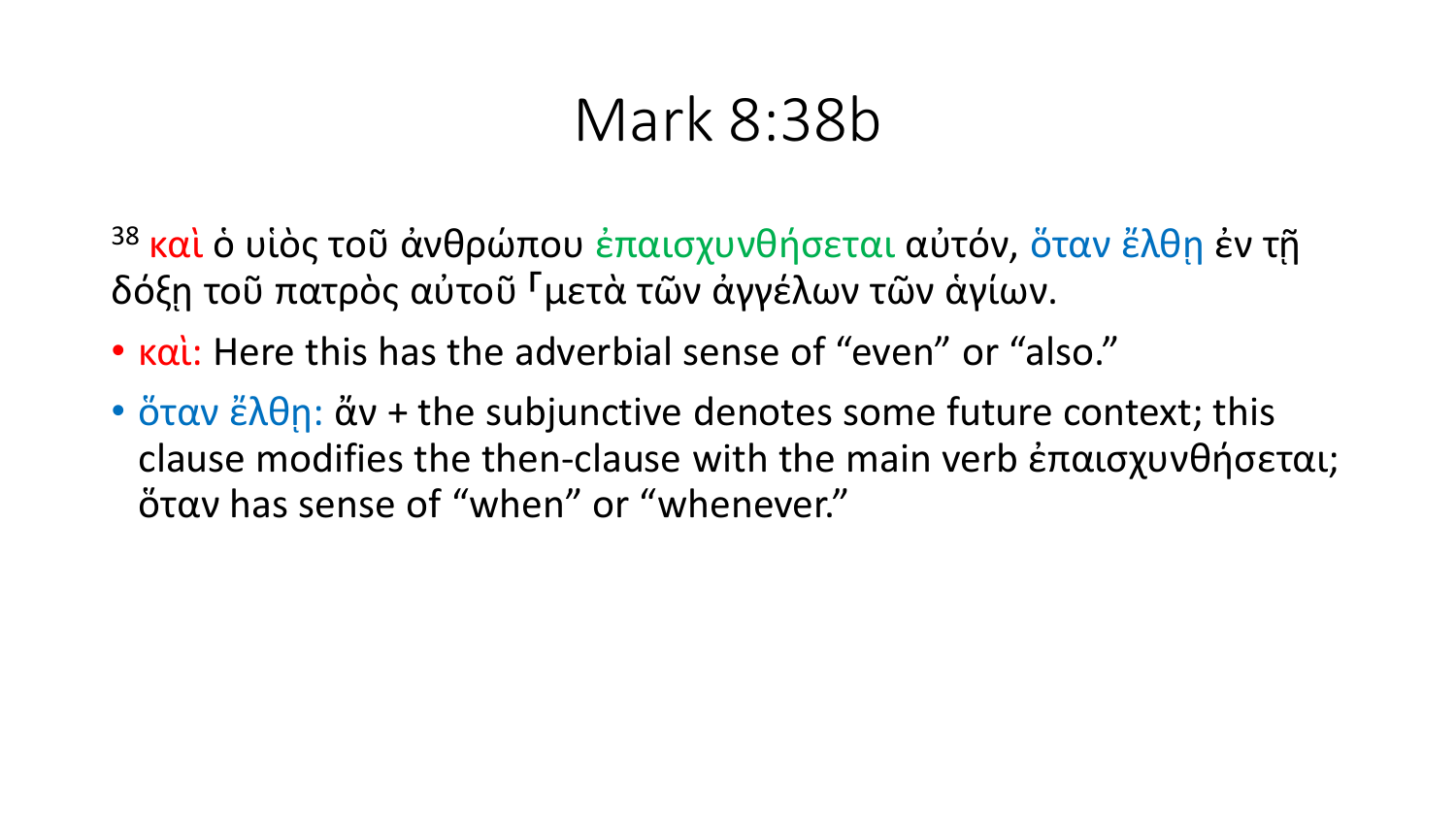# The things of God v. the things of men

- It is God's will that the life of the disciple of His Son also include sacrifice, possible suffering, and service.
- The suffering of loss will come from being faithful to Jesus *and* the Gospel/His Word.
- This could indicate that the addressees are second generation Christians who have not seen Jesus as did the apostles, so Jesus and His teaching have been conveyed through preaching/teaching. To be faithful to Jesus is to be faithful to that message.